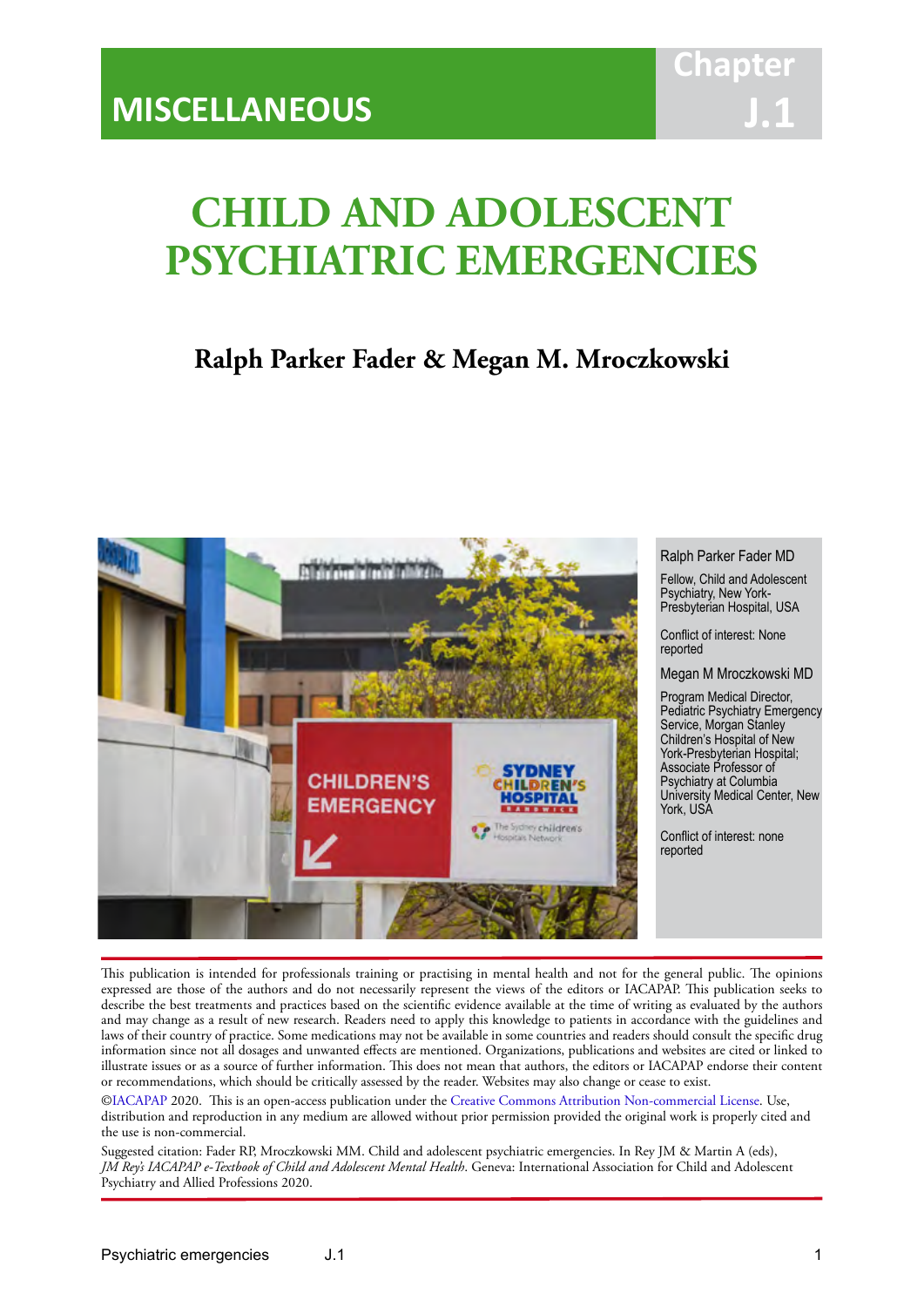Psychiatric complaints in youth are an increasingly common reason for emergency department (ED) care (Kalb, 2019). Mood and anxiety disorders, psychosis, behavior problems, and substance use all carry significant risk of impairment and often emerge during childhood and adolescence. Additionally, these conditions are often complicated by suicidality, aggression, and risky impulsive behavior that require containment and de-escalation. Psychiatric emergency assessments are crucial to safely and effectively evaluating, diagnosing, and treating these disorders (Kalb, 2019; Merikangas, 2009). This chapter aims to outline an standardized, efficient way of evaluating and managing psychiatric emergencies in children and adolescents.

#### **GENERAL PRINCIPLES**

Safety plays a crucial role in psychiatric evaluation in youth. The ED setting often affords clinicians more resources to help manage psychiatric crises. Use of quiet or seclusion rooms, continuous observation, medication for agitation, and physical restraint are at times necessary to contain patients who pose an imminent risk to themselves or others. Interventions like these should be used sparingly and only when clinically appropriate as they come with their own risks (e.g., adverse drug effects, injury, emotional trauma, etc.). These interventions, though vital at times for the physical safety of the patient or others, can also decrease the patient's and the family's sense of emotional safety. Working with emergency medicine treatment providers to find private, quiet spaces will allow patients and their families to feel more at ease with the assessment and may facilitate disclosure of psychiatric symptoms or precipitating conflicts. In instances where private spaces are not available, or the patient's behavior poses too great a risk to assess alone, taking time at the beginning of the evaluation to inquire about ways to address patients' comfort (e.g., food or drink, chairs, having caregivers nearby) can also mitigate patients' reticence. Simple measures to address both physical and emotional safety may obviate the need for more restrictive measures later in the evaluation and treatment process.

When psychiatric emergencies occur outside the emergency department, assessing youth with psychiatric complaints can be more complicated. As in the ED, safety of patient and staff should take priority. Techniques for maximizing safety outside of the ED setting include decreasing ambient stimulation (e.g., lights, noise, other people, etc.), removing dangerous objects (including sharps and hard/heavy objects), and maintaining continuous observation of the young person from at least two arm's length away. Providers should introduce themselves slowly and explain their role to the patient with simple language and a calm, nonjudgmental tone. As in the ED, asking about and addressing patient comfort may help to both de-escalate the behavior and increase rapport. The goal, if there are concerns about the child's safety due to psychiatric symptoms, should be to calm the young person enough for transport to the nearest emergency department for evaluation, if possible.

Obtaining *collateral information* is a mandatory component of every evaluation. Children who are struggling are often unable to independently reach out for help. Additionally, they may not always be at a developmental level that allows them to answer certain clinical questions. As such, caregivers' reports are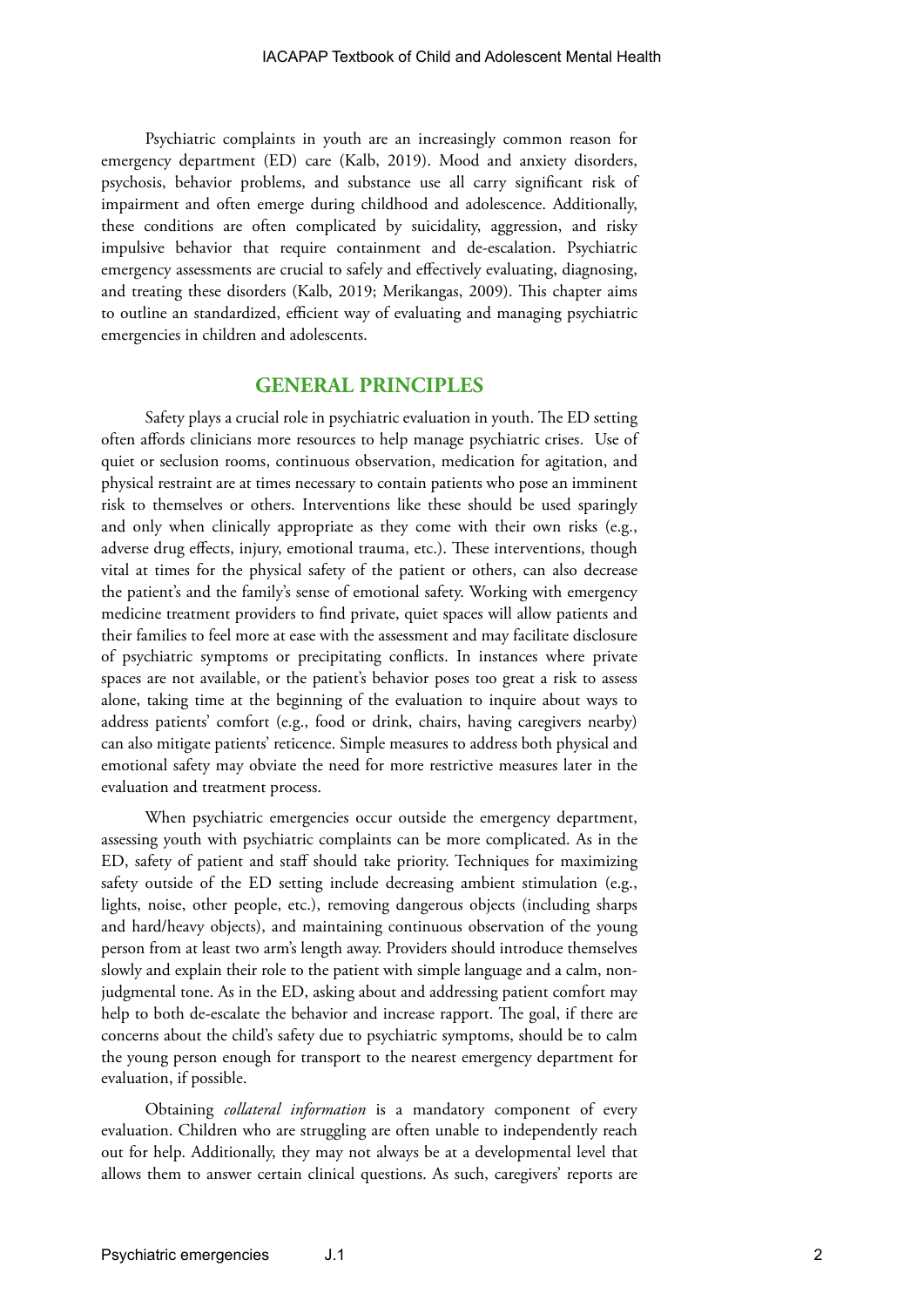### **Goals of Evaluation**

- Determine if the patient is at imminent risk of harm to self or others
- Clarify the psychiatric diagnoses (if any) that contributed to the presenting complaint
- Identify the biological, social, and psychological factors that contributed to the presenting complaint
- Establish the patient's level of functioning at baseline and changes from that baseline
- Identify the strengths, supports, and protective factors that may alleviate distress and mitigate risk of harm to self or others
- Clarify the problems and goals for treatment
- Determine the most appropriate level of care for treatment

crucial, particularly in emergencies. In addition to the psychiatric history, caregivers will need to clarify who is responsible for medicolegal decision making for the child, especially if consent for medication or inpatient hospitalization is required. Caregivers can also identify other current care providers, school placement, and if there is past or current involvement of child protection services. If caregivers are not available, school staff and/or social services personnel may be able to provide collateral information helpful for clinical evaluation.

Psychiatric assessment of children and teenagers also requires an understanding of cognitive, emotional, and physical development. Although development tends to follow a general trajectory, each child's development is unique and may or may not match closely their chronological age or physical appearance. Tailoring the interview and assessment to the child's developmental level will help providers build rapport with the patient and elicit clinical information that is both accurate and helpful. A general rule of thumb is that younger school age children require more direct questions, may need to use major life events (e.g., birthdays, holidays, school starting or ending) as anchors to help construct timelines, and may have little or no understanding of topics like death, trauma, or sex (Margaret & Hilt, 2018). Adolescents, conversely, may respond better to openended or exploratory questions, may be able to independently describe psychiatric symptoms and construct timelines, and may withhold information about their experiences with death, trauma, sex, or substance use due to feelings of shame or fear of punishment (Margaret & Hilt, 2018). Clinicians should adjust their interview technique based on cues from the patient to foster rapport and to elicit necessary clinical information.

### **Telepsychiatry**

Telemedicine is a rapidly evolving field, particularly in the aftermath of the COVID-19 pandemic. Telecommunication technology allows physicians to provide clinical care across vast distances to those with limited access to medical resources. Given the relative lack of reliance on complicated testing equipment, psychiatry has flourished in this new clinical modality. Telepsychiatry allows patients to receive expert psychiatric consultation that would otherwise be inaccessible. The benefits of telepsychiatry, however, also come with significant questions of safety, privacy, and system compatibility. Each of these are addressed through a combination of standards of practice, healthcare system protocols, and legal requirements (Deslich,



Click on the picture to access "Child and Youth Emergency Mental Health Care: A National Problem" by JL Cooper and R Masi. The National Center for Children in Poverty (2007)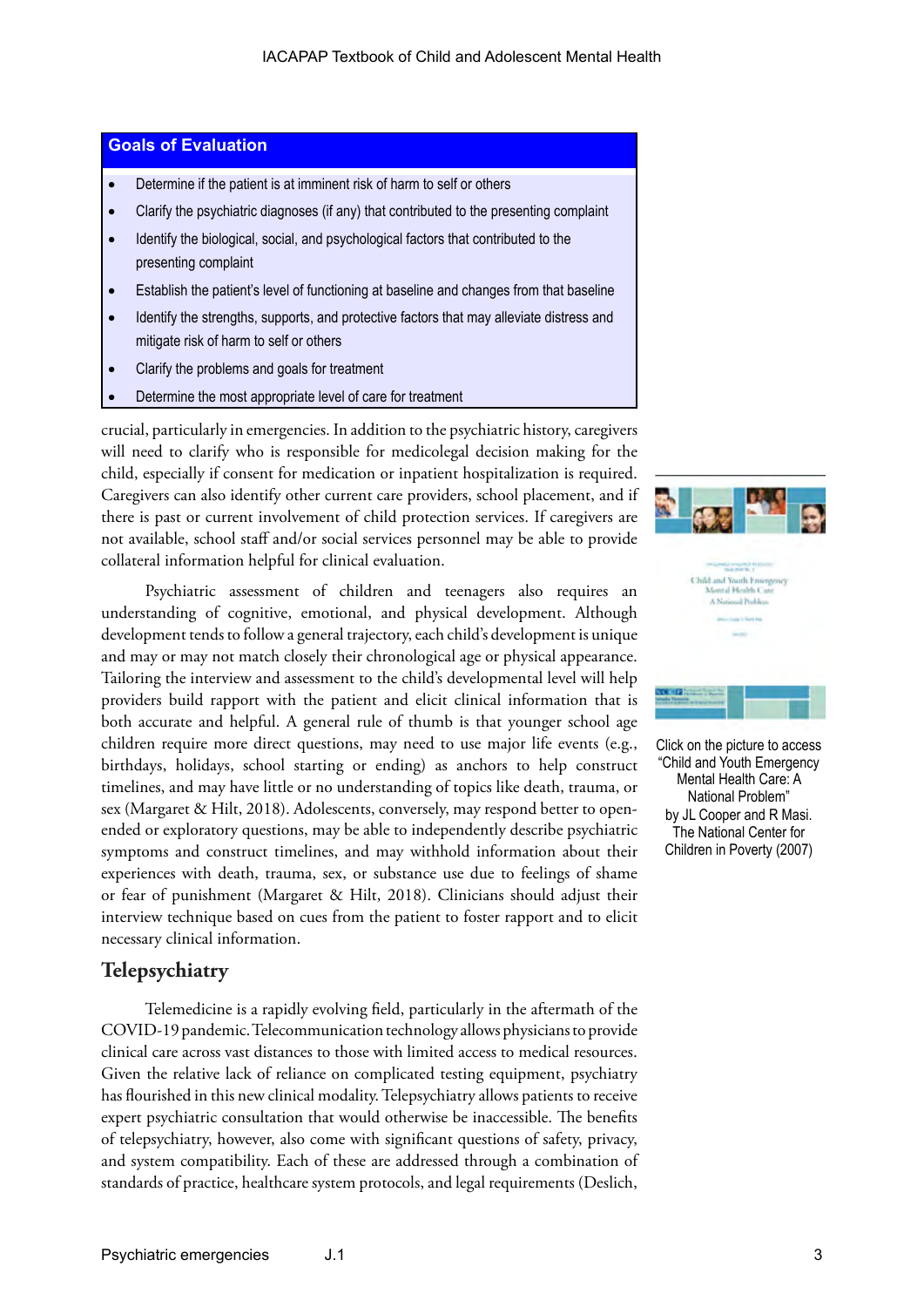2013). Providers interested in establishing a telepsychiatry practice should become familiar with the rules and regulations specific to their jurisdiction.

For emergency psychiatric care, many of the same safety tenets that apply generally also apply to telepsychiatry. Telepsychiatry providers should ensure that the patient and family are with care providers who can manage agitation or harm to self or others should it occur during the evaluation. There should be clear lines of communication between the telepsychiatry provider and the care providers who are with the patient and family to determine when these interventions are necessary. Providers should obtain formal consent for telepsychiatry assessment from the patient and/or family. Performing a psychiatric assessment across telecommunication devices can also affect the rapport-building process.

A variety of equipment and communication systems are used to facilitate telemedicine encounters and each of these come with costs, logistic requirements, and privacy concerns (Deslich et al, 2013).

### **Psychiatric** *versus* **Social Emergency**

Clinicians must determine whether the presenting crisis is broadly of a psychiatric nature or would be best characterized as a social emergency. Typically, psychiatric emergencies in which patients are an acute risk to themselves or others are best served by admission to an inpatient unit. Social emergencies may be best addressed using community-based services such as home-based crisis intervention, family therapy, or individual therapy. However, many cases have features of both: patients presenting with "social" emergencies may also necessitate inpatient psychiatric admission for diagnostic clarification and patient or family safety. Furthermore, social emergencies usually are psychosocial stressors themselves and may exacerbate underlying psychiatric illness. Some examples of psychiatric and social emergencies are listed in table J.1.1.



Click on the picture to watch a video clip explaining what parents, children and mental health providers should expect when a child is transported to the emergency room for a mental health evaluation (8:45)

| <b>Psychiatric Emergencies</b>                                                                                                           | <b>Social Emergencies</b>                                                                                                                                                                                                                                                                                                                           |
|------------------------------------------------------------------------------------------------------------------------------------------|-----------------------------------------------------------------------------------------------------------------------------------------------------------------------------------------------------------------------------------------------------------------------------------------------------------------------------------------------------|
| Suicidal ideation, planning, attempts<br>Homicidal ideation<br>Acute psychosis<br>Mania<br>Depression<br>Anxiety<br>Agitation/aggression | Parent/child relationship issues<br>$\bullet$<br>Homelessness<br>$\bullet$<br>Death of family or friend<br>$\bullet$<br>Military deployment of parent<br>$\bullet$<br>Divorce of separation of<br>parent/<br>$\bullet$<br>caretaker<br>Immigration status concerns<br>$\bullet$<br>Food insecurity<br>$\bullet$<br>Disciplinary crisis<br>$\bullet$ |

#### **Table J.1.1. Examples of psychiatric and social emergencies**

### **MEDICAL ASSESSMENT OF EMERGENCY PRESENTATIONS**

Hickam's dictum says that "patients can have as many diseases as they darn well please." Although it is meant to be humorous, this adage carries considerable clinical and ethical weight when assessing patients with psychiatric emergencies. According to the 2001-2003 National Comorbidity Survey Replication, almost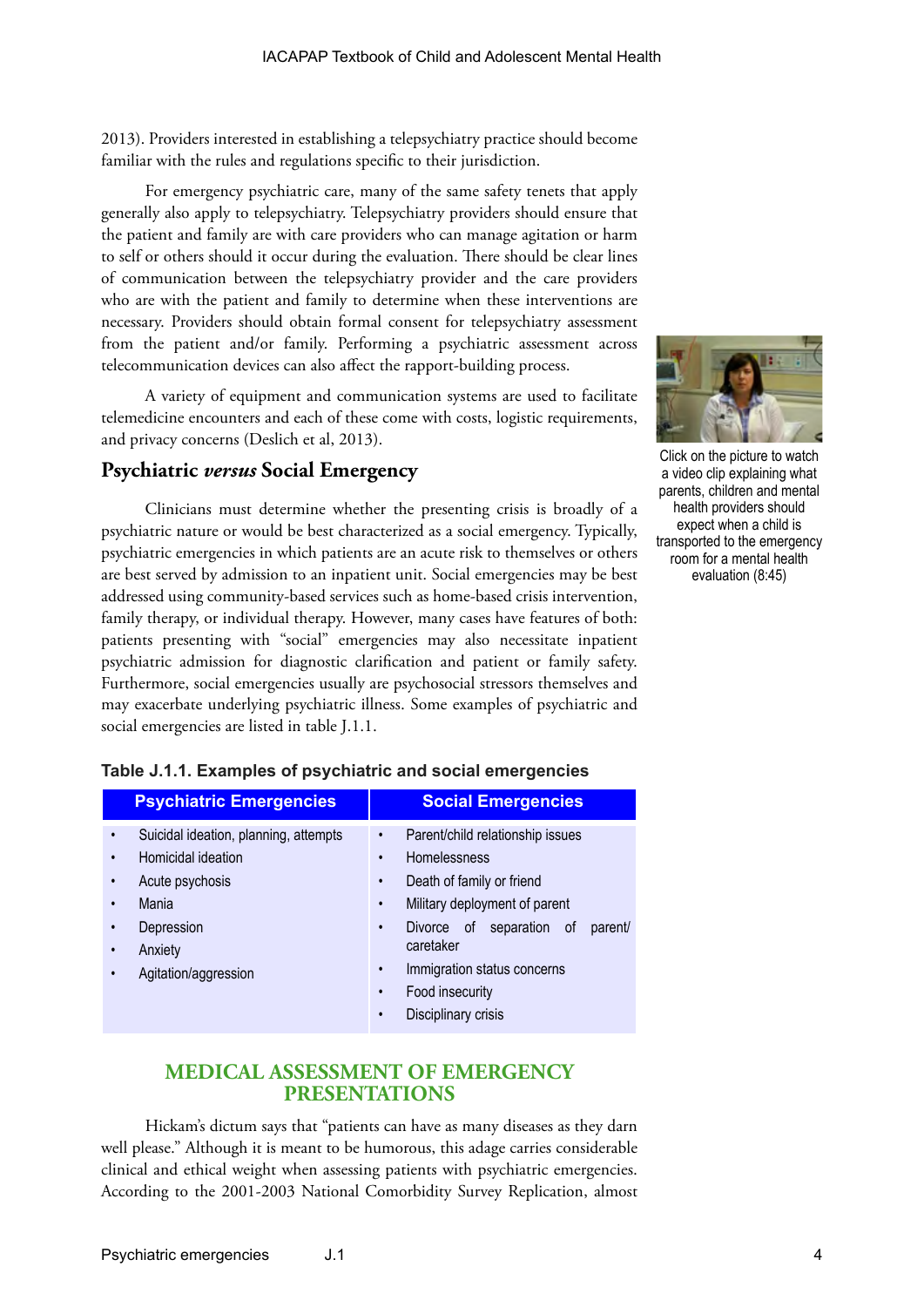two-thirds of people in the US with a psychiatric disorder have at least one nonpsychiatric medical condition ([Alegria et al, 2016\)](https://www.icpsr.umich.edu/web/ICPSR/studies/20240). Those who engage in destructive behavior (i.e., suicide attempts, self-injury, and violence) as part of a psychiatric decompensation can sometimes have serious medical sequelae. Furthermore, some medical conditions can present with psychiatric signs and symptoms (i.e., delirium, intoxication, traumatic brain injury). Addressing both the psychiatric and medical components of a patient's presentation to the ED is necessary for good quality patient care.

The standard medical work-up should begin with a history of the presenting illness (including a thorough review of systems), vital signs assessment, and physical examination. Underlying medical complaints uncovered in these initial stages should inform laboratory and imaging studies. Laboratory tests may include a metabolic panel (to assess electrolytes, glucose level, kidney function, and liver function), blood count (to assess for cytopenias and infection), urinalysis and urine toxicology screen (to assess for infection and intoxication). If there are concerns about head trauma or an intracranial mass, imaging may be warranted. In children and adolescents, magnetic resonance imaging should be used whenever possible over computed tomography to minimize radiation exposure. Further assessment, work-up, and treatment should be specific to the patient's presentation (see table J.1.2).

### **COMMON PRESENTING PROBLEMS**

Clinicians must determine whether patients in crisis require inpatient admission or whether resources in the community would best address the presenting complaints. We describe below common presenting problems and key questions to consider during the evaluation. Further assessment, diagnostic, and management issues are presented for each presenting problem.

| <b>Investigations</b>                   | <b>Purpose</b>               |
|-----------------------------------------|------------------------------|
| Vital signs and physical<br>examination | Screen for medical stability |

**Table J.1.2 Standard Medical Work-up**

| Assess for electrolyte/glucose<br>$\bullet$<br>derangements and renal dysfunction                                                      |
|----------------------------------------------------------------------------------------------------------------------------------------|
| Assess for hepatic dysfunction and<br>protein deficiency                                                                               |
| Assess for cytopenias and infection<br>$\bullet$                                                                                       |
| Assess for infection                                                                                                                   |
| Assess for certain types of substance<br>use                                                                                           |
| Assess for traumatic brain injury and<br>$\bullet$<br>intracranial mass (to be avoided unless<br>high suspicion for positive findings) |
|                                                                                                                                        |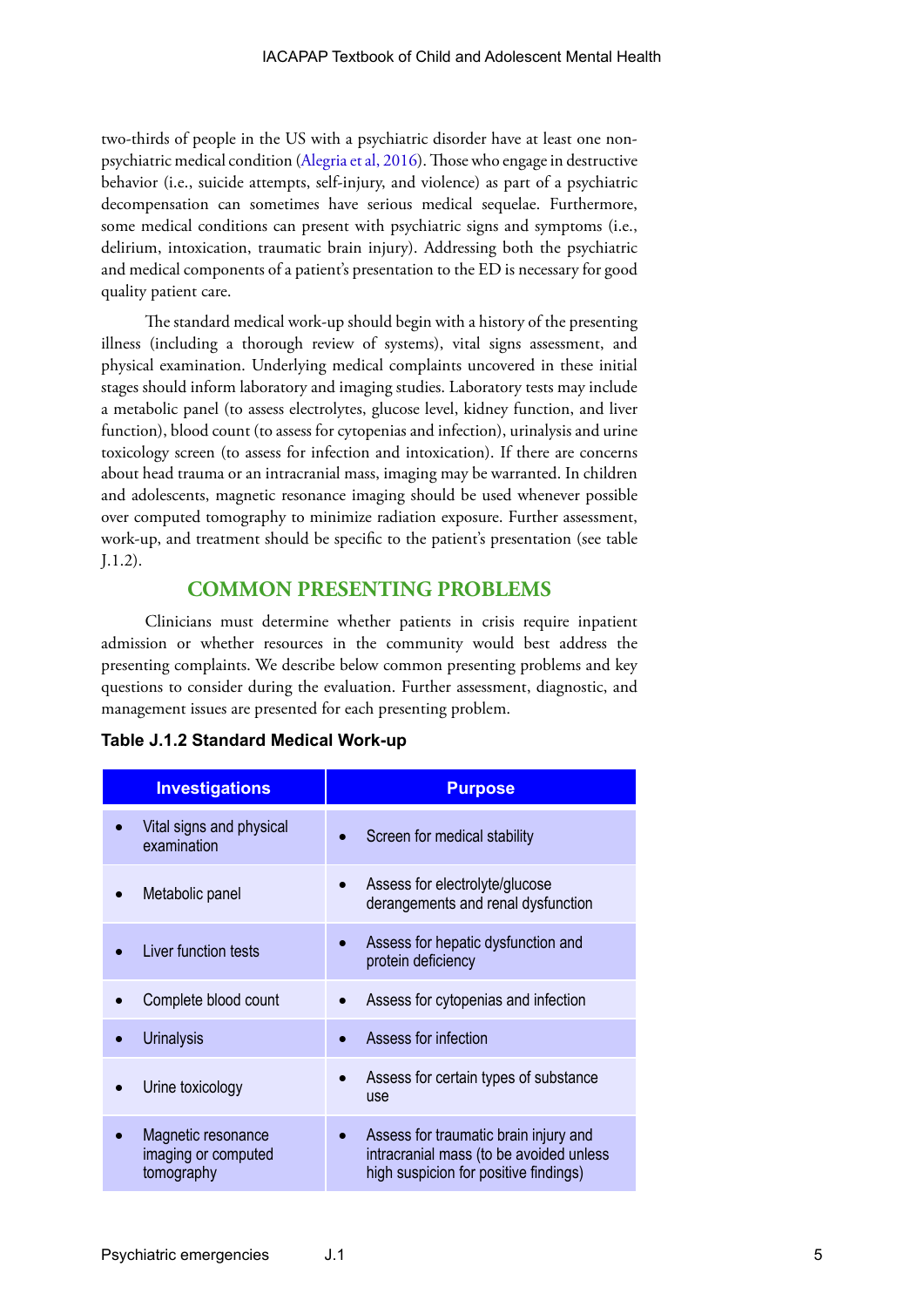### **Suicidal Ideation, Planning, and Attempts**

#### **Key Questions**

- Are you having thoughts of wanting to kill yourself?
- Do you have a plan as to how you would kill yourself?
- Have you taken steps or made preparations to carry out this plan?
- Have you tried to kill yourself before? If so, when and how?
- Is there anything/anyone who would keep you from acting on these thoughts?

#### *Suicide Risk Assessment*

Issues about suicidal behavior are described in detail in [chapter E.4](https://iacapap.org/content/uploads/E.4-Suicide-update-2018.pdf)  [of the eTextbook](https://iacapap.org/content/uploads/E.4-Suicide-update-2018.pdf). Given the risk of suicide in youth, a comprehensive suicide risk assessment is necessary to categorize the patient's risk and recommend the appropriate level of care. There are many suicide screening instruments utilized for this purpose including the [Columbia Suicide Severity Rating Scale \(C-SSRS\),](https://cssrs.columbia.edu/wp-content/uploads/C-SSRS_Pediatric-SLC_11.14.16.pdf) [SAFE-TP,](D://Users/jmrey/Downloads/sma09-4432.pdf) and the [ASQ Suicide Screening Questions.](https://www.nimh.nih.gov/research/research-conducted-at-nimh/asq-toolkit-materials/index.shtml) Bear in mind that the predictive value of any of these aids is low and that preventing suicide in practice is very difficult.

The [Emergency Department Screen for Teens at Risk for Suicide \(ED-](https://projectreporter.nih.gov/project_info_description.cfm?aid=8755416&icde=21651658&ddparam=&ddvalue=&ddsub=&cr=3&csb=default&cs=ASC)[STARS](https://projectreporter.nih.gov/project_info_description.cfm?aid=8755416&icde=21651658&ddparam=&ddvalue=&ddsub=&cr=3&csb=default&cs=ASC)) is a multi-site study to identify latent class profiles of adolescents with elevated suicide risk and to study the association between these profiles and mental health service utilization (King, 2019). This study found five profiles of elevated suicide risk with differing patterns of eight risk factors. Risk factors included:

- History of multiple suicide attempts
- Suicidal ideation during the previous month
- Depression
- Alcohol or drug use
- Impulsive or aggressive behaviors, and
- Physical or sexual abuse.

Adolescents with previous, but not recent suicidal thoughts, and those from racial and ethnic minorities were least likely to utilize mental health treatment (King, 2019).

#### **Elements of the Brown-Stanley Safety Plan**

- Warning signs (mood, behavior, thoughts, images, situation) suggesting that a crisis may be developing
- Internal coping strategies  $-$  things I can do to take my mind off my problems without contacting another person (relaxation techniques, physical activity, etc.)
- People and social settings that provide distraction
- People whom I can ask for help
- **Professionals or agencies I can contact during a crisis (e.g., Lifeline)**
- Making the environment safe.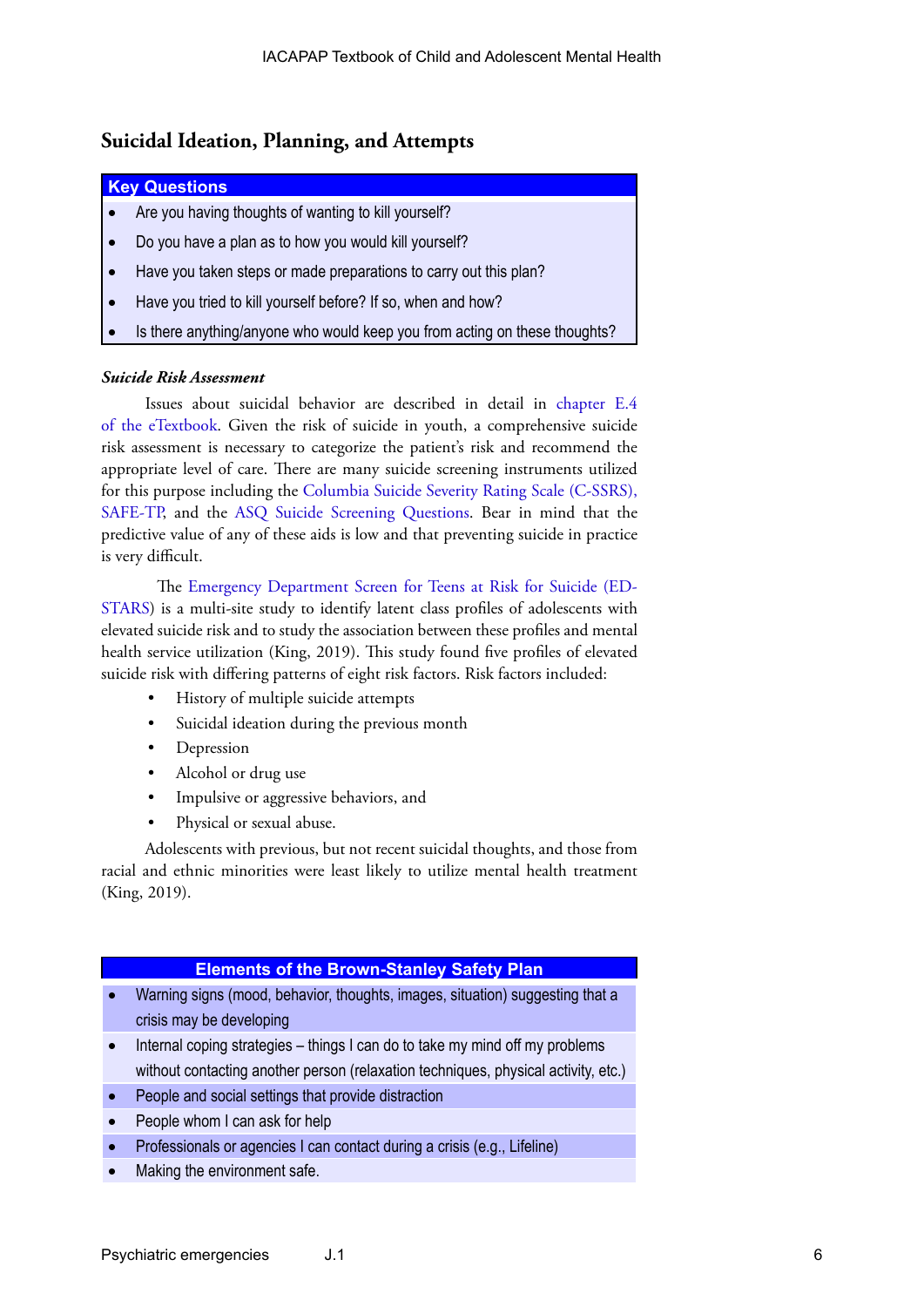#### *Safety Planning*

The estimated level of risk of patients who present with suicidal ideation is key to determine the correct level of care. Patients believed to be at the highest risk typically require inpatient admission. Clinicians have often used the strategy of "contracting for safety" as a verbal or written record of a patient's commitment to staying safe, although its effectiveness is unclear. Brown and Stanley expanded upon, and sought to make this contract more practical and evidence-based—the *safety plan*. The safety plan is a document whereby clinician and patient discuss warning signs, internal coping strategies, people and social settings that provide distraction, people the patient can ask for help, professionals and agencies the patient can contact during a crisis, and steps to make the home environment safer (Stanley & Brown, 2012). Safety plans are recommended for every patient who has suicidal ideation and is discharged with outpatient mental health treatment. A template is [available here.](https://suicidepreventionlifeline.org/wp-content/uploads/2016/08/Brown_StanleySafetyPlanTemplate.pdf)

### **Self-Injury**

#### **Key Questions**

- Have you ever tried to hurt or harm yourself?
- If yes, how many times?
- What did you do to hurt yourself?
- What were your thoughts when you were hurting yourself?
- Was there any part of you that wanted to die or kill yourself when hurting yourself?



Kathe Kollwitz: *Woman with Dead Child,* 1903. Private collection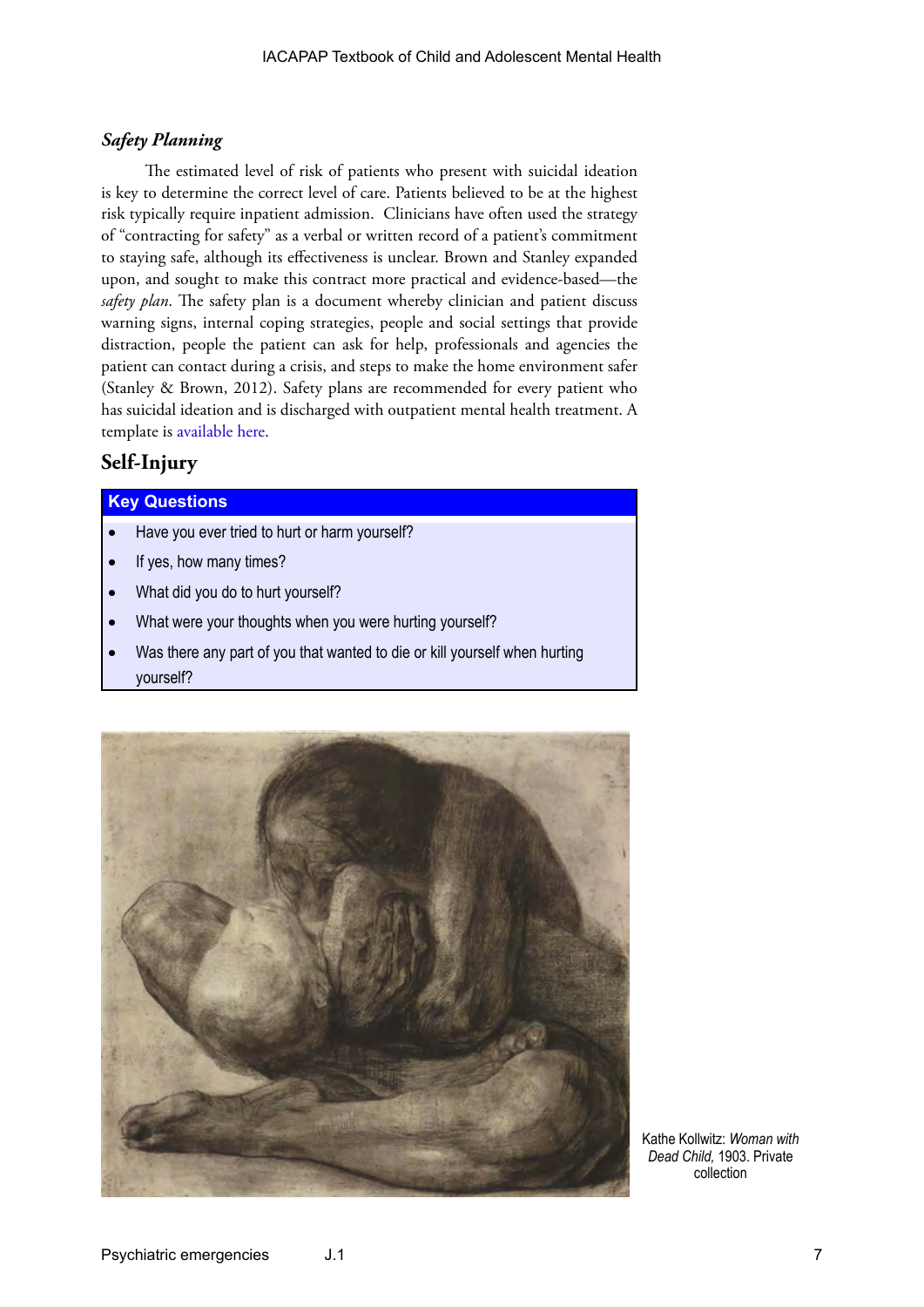Self-inflicted injury is a common presentation in pediatric EDs. Selfinjury can range from deliberate self-harm with suicidal intent to involuntary or stereotypic behavior, the latter is often observed in the developmentally disabled. The most common forms of deliberate self-harm are cutting and burning, and patients may use these behaviors as a way to cope with distressing emotions or to punish themselves. Stereotypic behaviors may include hitting, biting, headbanging or scratching, and patients may use these behaviors to self-soothe, manipulate the environment, or express emotional distress.

The priority for treatment when patients present with self-injury is to assess, clean, suture, and dress the wound. Providers should obtain the patient's history of tetanus vaccination. If bite wounds are severe, prophylactic antibiotics may be necessary. Once the wounds have been properly treated, providers should explore the context of the self-injury with the patient and family, with particular attention to the possibility of suicidal intent. Those who pose an imminent risk of harm to self may require extended observation or inpatient admission. Those considered safe to be discharged should complete a safety plan (see above) with the family present prior to discharge. The patient and family should also be educated on *home sanitation*, the process of examination (and removal) of objects that could be used for self-harm within the home environment.



### **Out-of-Control/Aggressive Behaviors**

#### **Key Questions**

- What are the presenting behaviors?
- What are the triggers for these behaviors?
- How long has this been going on?
- Have other people or objects been harmed?
- Do the parents/caregivers feel safe at home with the patient?

A 14 year old female was brought to the ED for crisis assessment. She presented with superficial cuttings on her arms (about 50 cuts) and had been cutting herself for one year. She had told her parents about the cutting one month earlier. She typically cut herself when her mood was low. She denied wanting to die. However, she persisted with cutting herself. She reported intrusive thoughts of suicide with a recent increase in frequency and intensity and was being bullied at school. Despite these symptoms, her functioning was not impaired; she was insightful for her age and stated she cut herself to relieve tension and to ward off feelings of loneliness. She described "dips" in her mood triggered by stressful situations and did not sleep well. Family history was significant for depression. She denied substance or alcohol use and showed no signs of intoxication. She had a good relationship with her parents, who described her as a "good kid."

She was assessed as suffering from deliberate self-harm and possibly a major depression. Suicide risk was assessed as low and discharged home with a referral to outpatient mental health services. She returned to the ED six days later dissclosing feeling suicidal, exhausted and wanting to "give up." She denied having a plan. Eventually she revealed that a good friend had died of suicide the day before. The patient was subsequently admitted voluntarily to the adolescent inpatient psychiatric unit due to high suicide risk Carandang et al (2012).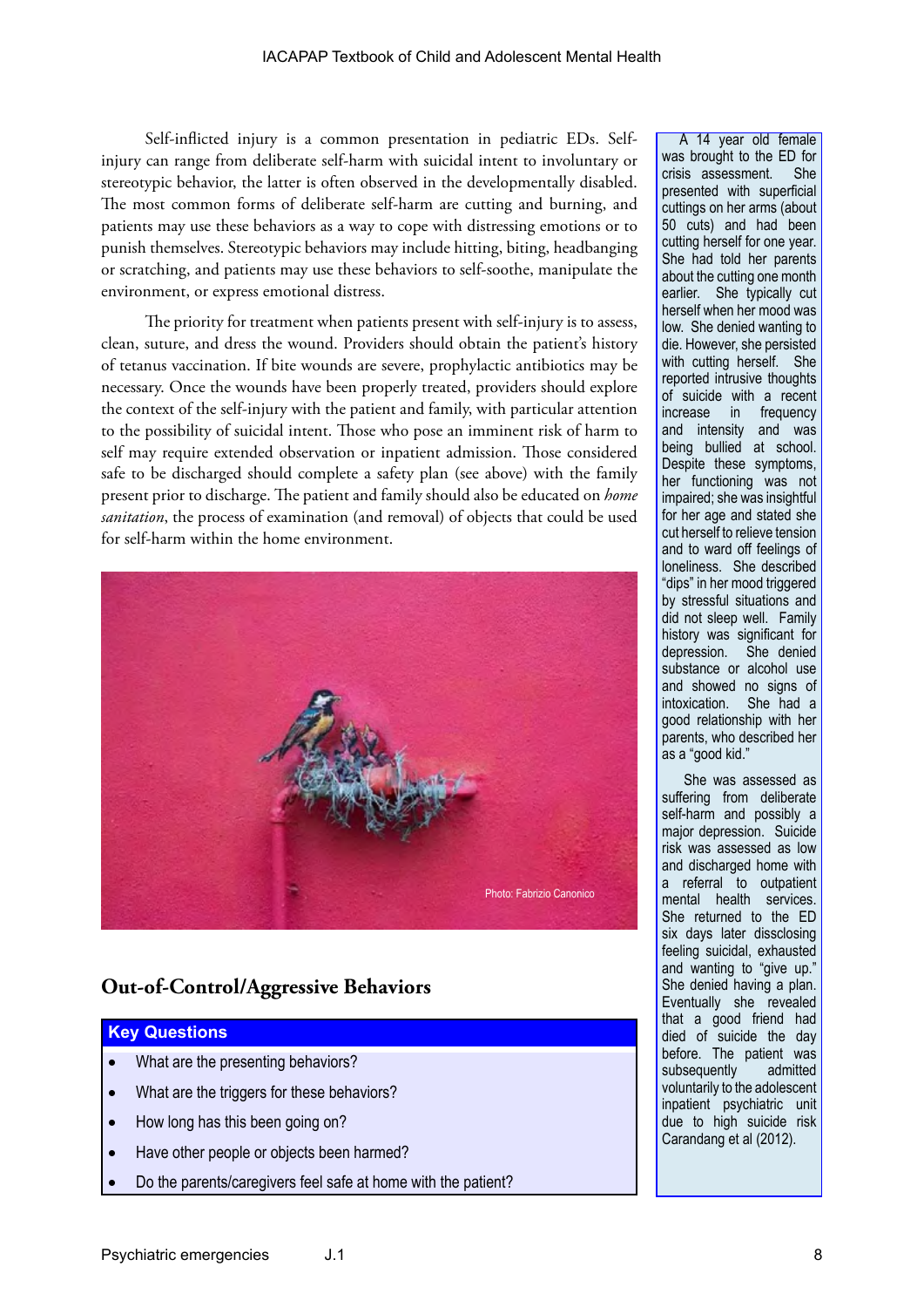A myriad of causes may underlie aggressive outbursts; their characterization can help clinicians determine the best management. Common examples include parent/child conflict, substance use, mania or psychosis, and underlying medical illness. Table J.1.3 outlines consensus guidelines for both the non-pharmacologic and pharmacologic treatment of agitation based on etiology.

| <b>ETIOLOGY</b>                                                                                                             | <b>NON-PHARMACOLOGIC</b><br><b>INTERVENTIONS</b>                                                                                                                                                                                                                                                                                        | <b>MEDICATION</b>                                                                                                                                                                                                                                                                                                                                                                                                                                                                                        |  |
|-----------------------------------------------------------------------------------------------------------------------------|-----------------------------------------------------------------------------------------------------------------------------------------------------------------------------------------------------------------------------------------------------------------------------------------------------------------------------------------|----------------------------------------------------------------------------------------------------------------------------------------------------------------------------------------------------------------------------------------------------------------------------------------------------------------------------------------------------------------------------------------------------------------------------------------------------------------------------------------------------------|--|
| <b>Delirium</b>                                                                                                             | Keep staff consistent<br>$\bullet$<br>Family by bedside to help orientation<br>$\bullet$<br>Clocks, calendars to orient<br>$\bullet$<br>Open window coverings in daytime<br>$\bullet$<br>Cluster care to minimize sleep<br>$\bullet$<br>disturbance                                                                                     | PO: quetiapine, risperidone, or clonidine<br>IM: olanzapine or chlorpromazine<br>$\bullet$<br>IV: haloperidol or lorazepam<br>$\bullet$                                                                                                                                                                                                                                                                                                                                                                  |  |
| <b>Substance</b><br>intoxication or<br>withdrawal                                                                           | Offer food and/or beverages.<br>$\bullet$<br>Ask parent/family to either stay or<br>$\bullet$<br>leave room, depending on current<br>relationship.                                                                                                                                                                                      | Unknown substance: lorazepam +/- haloperidol<br>$\bullet$<br>Urine toxicology negative (suspect synthetic<br>$\bullet$<br>cannabinoids or cathinones): lorazepam +/-<br>haloperidol or chlorpromazine<br>PCP intoxication: lorazepam<br>$\bullet$<br>Alcohol/benzodiazepine withdrawal or stimulant<br>$\bullet$<br>intoxication: lorazepam +/- haloperidol<br>Opiate withdrawal: Clonidine or opiate<br>$\bullet$<br>replacement (buprenorphine or methadone)<br>Add symptomatic treatment<br>$\bullet$ |  |
| <b>Developmental</b><br>disability or<br>autism spectrum<br>disorder<br><b>Clear underlying</b><br>psychiatric<br>diagnosis | Tablet computer<br>$\bullet$<br>Fidget and sensory tools<br>$\bullet$<br>Weighted blankets<br>$\bullet$<br>Noise-cancelling headphones<br>$\bullet$<br>Storyboard about the ED visits<br>$\bullet$<br>Offer food and/or beverages.<br>$\bullet$<br>Ask parent/family to either stay or<br>$\bullet$<br>leave room, depending on current | Extra dose of current medication<br>$\bullet$<br>PO: clonidine<br>PO/IM: diphenhydramine<br>$\bullet$<br>PO/IM: antipsychotic (risperidone,<br>$\bullet$<br>chlorpromazine, olanzapine)<br>Specific treatment of the psychiatric condition<br>$\bullet$                                                                                                                                                                                                                                                  |  |
| <b>Unknown</b><br>etiology                                                                                                  | relationship.<br>Offer food and/or beverages.<br>$\bullet$<br>Ask parent/family to either stay or<br>$\bullet$<br>leave room, depending on current<br>relationship.<br>Behavioral and environmental<br>$\bullet$<br>strategies to deescalate                                                                                            | Moderate: diphenhydramine or lorazepam or<br>$\bullet$<br>olanzapine<br>Severe: chlorpromazine or haloperidol +<br>lorazepam or olanzapine                                                                                                                                                                                                                                                                                                                                                               |  |

| Table J.1.3. Management of Adolescent Agitation in the Emergency Department* |  |  |
|------------------------------------------------------------------------------|--|--|
|------------------------------------------------------------------------------|--|--|

PO: oral; IM: intramuscular; IV: intravenous

\*Adapted from [Gerson et al, 2019](https://www.ncbi.nlm.nih.gov/pmc/articles/PMC6404720/).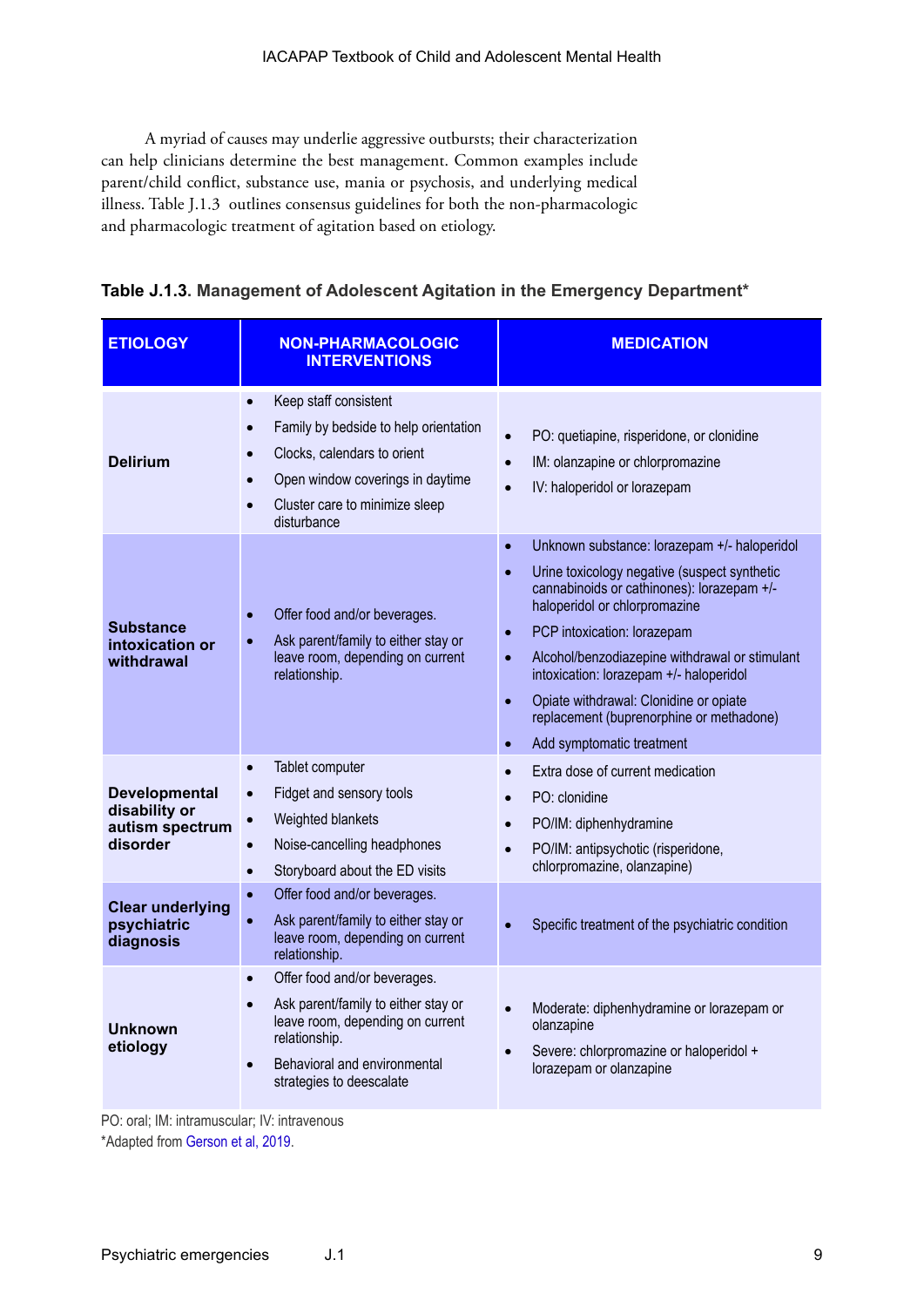### **Delusional/Psychotic**

| <b>Key Questions</b> |                                                                                  |  |  |  |
|----------------------|----------------------------------------------------------------------------------|--|--|--|
| ∣•                   | What are the presenting symptoms?                                                |  |  |  |
| ۰.                   | How long have these symptoms been present?                                       |  |  |  |
| ه ا                  | Is there a family history of psychosis?                                          |  |  |  |
| ه ا                  | Is the patient experiencing command auditory hallucinations? If so, what are the |  |  |  |
|                      | hallucinations commanding the patient to do?                                     |  |  |  |
| <b>م</b> ا           | Has the patient acted on these commands?                                         |  |  |  |
|                      | What is the patient's current level of functioning?                              |  |  |  |

A systematic review showed that psychotic symptoms are relatively common in young people (median 17% among 9 to 12-year-olds and 7.5% in 13- to 18-year-olds) (Kelleher et al, 2012). If these symptoms persist, impair functioning, or lead to acute risks to the patient or others, the young person may present to the pediatric ED. Proper screening and work-up of psychosis in children and adolescents is of paramount importance for diagnostic clarification, safety, and timely treatment.

### *First-Episode Psychosis*

Work up of a first-episode psychosis should begin with a physical exam with focus on neurological examination, vital signs, weight, height, body mass index (BMI), and waist circumference (see table J.1.4).

| <b>Commonly Used Psychosis Rating Scales</b>                             |                                                                                                                                                                                                                                                                                                                                         |  |  |
|--------------------------------------------------------------------------|-----------------------------------------------------------------------------------------------------------------------------------------------------------------------------------------------------------------------------------------------------------------------------------------------------------------------------------------|--|--|
| <b>Brief Psychiatric Rating Scale</b><br>$(BPRS)$ (Overall, 1962)        | Based on the clinician's interview<br>$\bullet$<br>with the patient and observations<br>of the patient's behavior over the<br>previous 2-3 days                                                                                                                                                                                         |  |  |
| <b>Positive and Negative Syndrome</b><br>Scale (PANSS) (Kay et al, 1987) | Requires a 45-minute clinical<br>$\bullet$<br>interview during which the patient<br>is rated from 1 to 7 on 30 different<br>symptoms based on the interview<br>as well as on reports of family<br>members and other informants.<br>It has three subscales:<br>$\bullet$<br>positive, negative, and general<br>psychopathology symptoms. |  |  |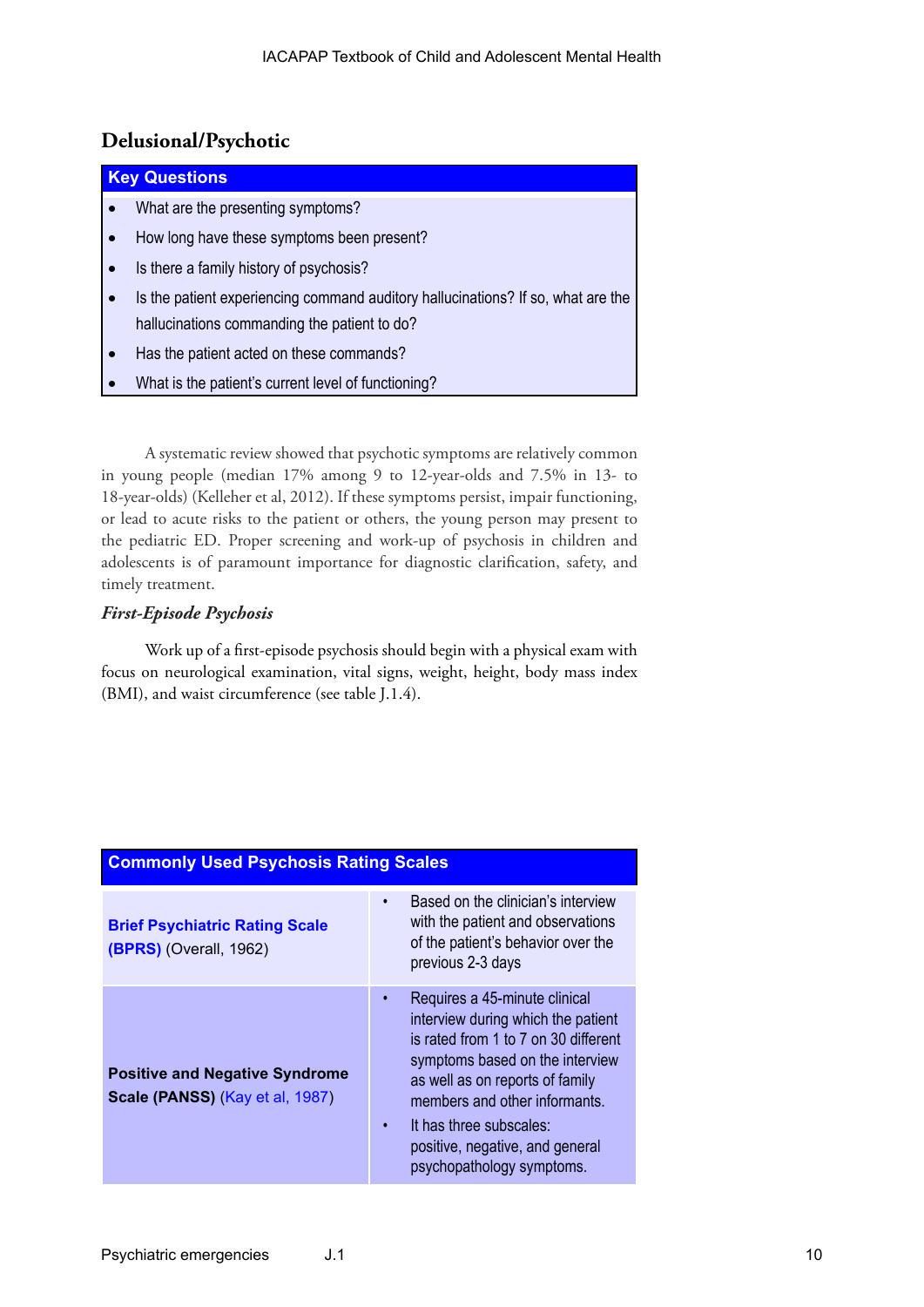### **Table J.1.4. First-Episode Psychosis Work-Up\***

| <b>TEST</b>                    | <b>ESSENTIAL</b>          | <b>DESIRABLE</b>          | IF<br><b>INDICATED</b>    | <b>RATIONALE</b>                                                                                                            |
|--------------------------------|---------------------------|---------------------------|---------------------------|-----------------------------------------------------------------------------------------------------------------------------|
| <b>CBC</b>                     | $\boldsymbol{\mathsf{X}}$ |                           |                           |                                                                                                                             |
| <b>Electrolytes</b>            | $\boldsymbol{X}$          |                           |                           |                                                                                                                             |
| <b>Renal function</b><br>tests | $\boldsymbol{\mathsf{X}}$ |                           |                           |                                                                                                                             |
| <b>Liver function tests</b>    | $\boldsymbol{X}$          |                           |                           |                                                                                                                             |
| <b>ESR</b>                     | $\boldsymbol{\mathsf{X}}$ |                           |                           | Broadly screen for inflammatory and<br>rheumatologic disorders                                                              |
| <b>Antinuclear</b><br>antibody | X                         |                           |                           | Broadly screen for inflammatory and<br>rheumatologic disorders                                                              |
| <b>Fasting glucose</b>         | X                         |                           |                           |                                                                                                                             |
| <b>Lipid profile</b>           | $\boldsymbol{\mathsf{X}}$ |                           |                           |                                                                                                                             |
| <b>Prolactin level</b>         | X                         |                           |                           |                                                                                                                             |
| <b>Hepatitis C</b>             | $\boldsymbol{X}$          |                           |                           |                                                                                                                             |
| <b>Pregnancy test</b>          | $\boldsymbol{\mathsf{X}}$ |                           |                           |                                                                                                                             |
| Urine drug screen              | X                         |                           |                           |                                                                                                                             |
| <b>TSH</b>                     | X                         |                           |                           |                                                                                                                             |
| <b>FTA-ABS</b>                 | $\mathbf x$               |                           |                           |                                                                                                                             |
| <b>HIV</b> test                | $\boldsymbol{\mathsf{X}}$ |                           |                           |                                                                                                                             |
| Ceruloplasmin                  |                           | $\boldsymbol{X}$          |                           | To rule out Wilson's disease                                                                                                |
| <b>Vitamin B12</b>             |                           | $\boldsymbol{\mathsf{X}}$ |                           | To rule out pernicious anemia                                                                                               |
| <b>MRI</b> head                | $\boldsymbol{\mathsf{x}}$ |                           |                           |                                                                                                                             |
| <b>CT</b> head                 |                           | $\boldsymbol{\mathsf{x}}$ |                           | If MRI not available                                                                                                        |
| <b>EEG</b>                     |                           |                           | X                         | If documented history of: seizure, past head<br>injury, uncooperative patient with confusion,<br>or suspicion of narcolepsy |
| Lumbar puncture                |                           |                           | X                         | Only if infection is clinically considered and<br>serum alone is inadequate to establish a<br>diagnosis.                    |
| <b>Karyotype</b>               |                           |                           | $\boldsymbol{\mathsf{X}}$ | Only if physical presentation or family<br>history suggests presence of a genetic<br>syndrome.                              |
| <b>Heavy metals</b>            |                           |                           | X                         | If home/work environment suggests<br>exposure to toxic substances                                                           |
| Eye exam                       |                           |                           | $\boldsymbol{\mathsf{X}}$ | If concern about cataracts.                                                                                                 |

\*adapted from Freudenreich et al (2009)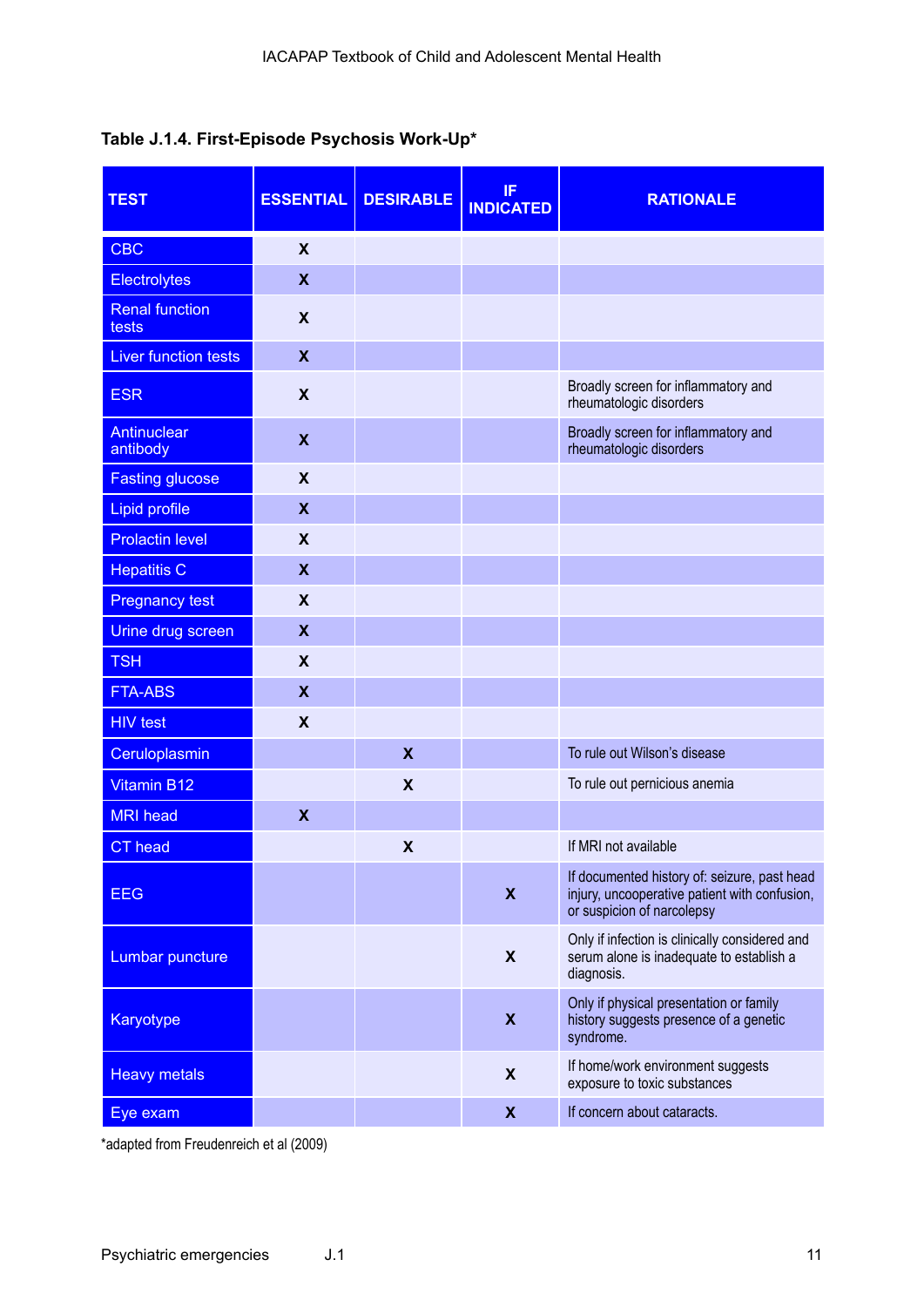### **Delirium**

## **Key Questions** Does the patient have a waxing/waning level of consciousness? If so, for how long? • Are there vital sign abnormalities? Does the patient have signs of infection or illness?

Are there laboratory abnormalities?

Clarifying and then treating the underlying etiology is the crucial aspect of delirium treatment. However, complete resolution of delirium symptoms may take anywhere from days to months after treating the underlying cause. Managing the symptoms of delirium during the period of work-up and treatment can help decrease the risk of avoidable complications. Environmental measures are a lowrisk and potentially high-yield intervention in addressing delirium in children and adolescents, as it may decrease the need for medication. Environmental measures include:

- Ensuring consistency in the staff working with the patient as much as possible.
- Opening windows for daylight exposure to help regulate the sleepwake cycle.
- Clustering items of care (i.e., testing, blood extraction, medications) to minimize sleep disruption.
- Ensuring that family or staff are frequently at bedside to reassure and re-orient the patient.
- Keeping familiar toys, books, or games at bedside.

If delirium symptoms persist after the implementation of environmental measures, or are interfering with treatment, medication may be necessary. However, it should be noted that there are limited controlled data about effectiveness of medications; recommendations are largely based on clinical experience and expert opinion.

Using medication to control delirium symptoms should be based on the patient's current condition, the underlying etiology for the delirium, and the potential risks and benefits associated with the medication in question. Medications like melatonin and alpha-2-agonists may help with sleep disturbance. Alpha-2 agonists may also help with agitation but carry risks of hypotension and should be used with caution in youth with vital sign instability. Gabapentin may alleviate anxiety in delirious patients, although it should be avoided in children with renal dysfunction. Benzodiazepines and antipsychotics can help decrease acute agitation. However, they both can cause a worsening of the delirium, potential dependence for benzodiazepines, arrhythmias and seizures for antipsychotics, and excess sedation for both. If antipsychotics are clinically indicated, second generation agents have a more favorable side effect profile as compared to first generation ones. Regardless of what is used, patients who are started on a medication for the treatment of delirium should be closely monitored for the impact on delirium symptoms as well as for potential adverse effects.

#### **Common causes of delirium in children and adolescents**

#### **Medical**

- **Fever**
- Nonconvulsive status epilepticus
- Childhood confusional migraine
- Cerebral systemic lupus erythematosus
- End stage HIV/AIDS

#### **Medication related**

- **Anticholinergic**
- **Antipsychotic**
- **Benzodiazepine** withdrawal
- Drugs of abuse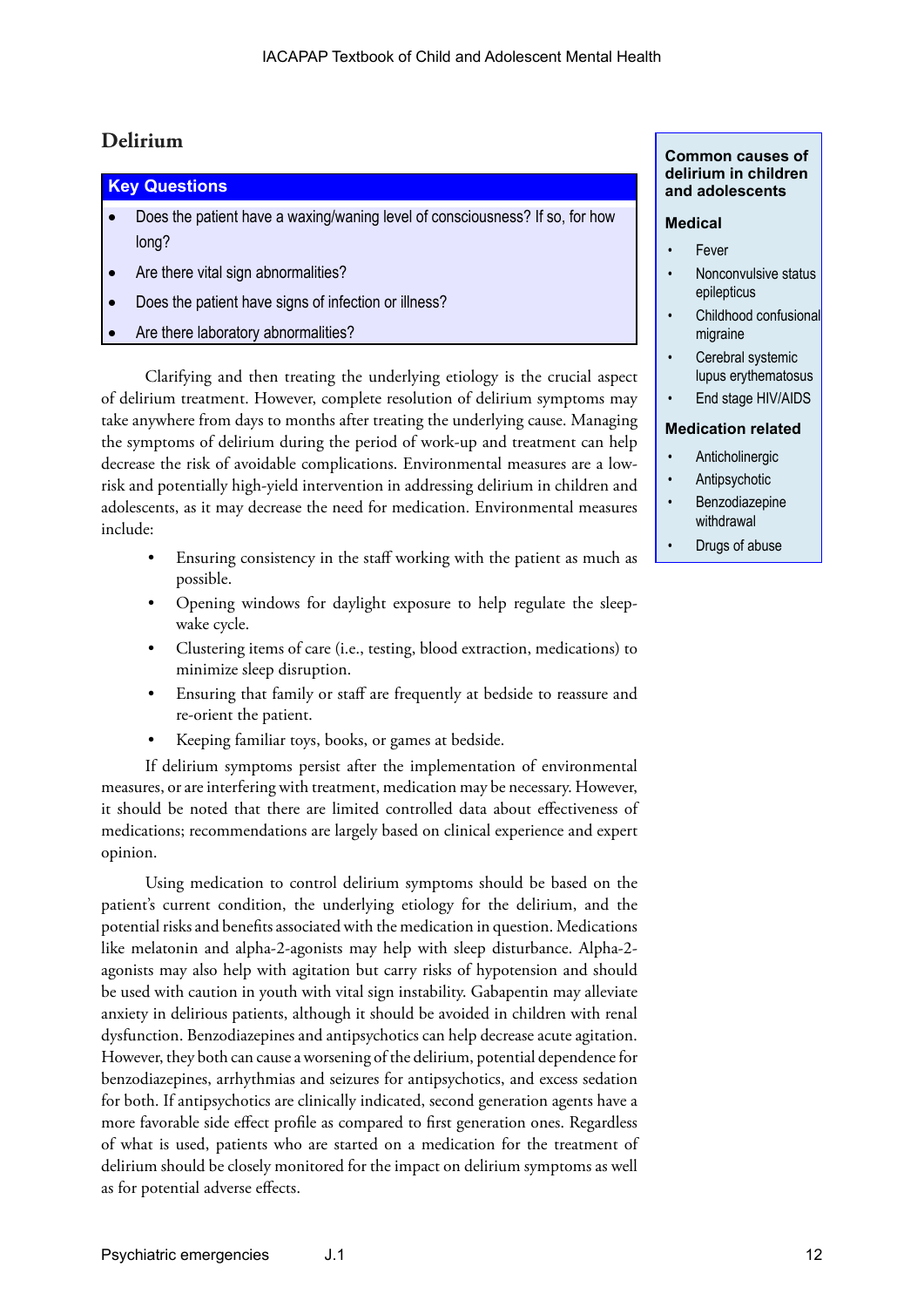### **Intoxication and Overdose**

| <b>Key Questions</b>                                                      |
|---------------------------------------------------------------------------|
| What are the patient's vital signs?                                       |
| Is the patient able to describe what substance taken?                     |
| When did the patient last use the substance(s)?                           |
| Acute withdrawal from benzodiazepines or alcohol and alcohol intoxication |
| can be life-threatening and must be addressed immediately with medical    |
| stabilization.                                                            |

The initial step in any presentation of overdose or intoxication is emergency medical evaluation and triage, with particular attention to circulation, airway, and breathing. Depending on the severity of the patient's presentation, electrolytes, blood glucose level, complete blood count, liver function tests, electrocardiogram, blood alcohol level, and urine toxicology may be indicated to identify medical stability, the agent ingested, and potential adverse sequelae of ingestion. Once the ingested agent has been identified, providers should contact poison control services (if available) for specific guidance on evaluation, monitoring, and medical treatment. If the agent used can cause an intoxication or withdrawal syndrome, a psychiatric consultation may help the medical team with management of agitation or distress. Tables J.1.5 and J.1.6 summarise the toxic syndromes for various ingestions as well as the intoxication and withdrawal symptom profiles for recreational substances (Olsen et al, 2007, Radovanovic et al, 2000).

| <b>SUBSTANCE</b>                                                    | <b>TOXIC SYNDROME</b>                                                                                                                                                                                                                                                                                                                                                                                 |
|---------------------------------------------------------------------|-------------------------------------------------------------------------------------------------------------------------------------------------------------------------------------------------------------------------------------------------------------------------------------------------------------------------------------------------------------------------------------------------------|
| <b>Salicylate</b>                                                   | Dizziness, nausea, vomiting, tinnitus, tachypnea, tachycardia, fever,<br>$\bullet$<br>lethargy, coma, seizures, cardiopulmonary failure, death                                                                                                                                                                                                                                                        |
| Acetaminophen/<br>paracetamol                                       | Within 24 hours after ingestion: May initially be asymptomatic; nausea,<br>$\bullet$<br>vomiting, diaphoresis<br>Between 24-72 hours after ingestion: right upper quadrant pain,<br>$\bullet$<br>transaminitis, elevated INR, renal damage<br>Longer than 72 hours after ingestion: fulminant liver failure, hepatic<br>$\bullet$<br>encephalopathy, coagulopathy, hypoglycemia, renal failure, death |
| <b>Diphenhydramine</b>                                              | Less than 0.3 grams: somnolence, tachycardia, nausea, vomiting,<br>$\bullet$<br>dizziness, blurry vision, urinary retention, constipation, xerostomia<br>Between 0.3 - 1 gram: agitation, confusion, hallucinations, QTC<br>$\bullet$<br>prolongation<br>Greater than 1 gram: delirium, psychosis, seizure, cardiac arrhythmia,<br>$\bullet$<br>coma, death                                           |
| <b>Selective Serotonin</b><br><b>Reuptake Inhibitors</b><br>(SSRIs) | Serotonin syndrome:<br>Altered mental status (anxiety, agitation, disorientation)<br>$\bullet$<br>Neuromuscular dysfunction (tremor, hyperreflexia, myoclonus, rigidity)<br>$\bullet$<br>Autonomic instability (hypertension, tachycardia, tachypnea, hyperthermia,<br>$\bullet$<br>diaphoresis, xerostomia, mydriasis, gastrointestinal distress, flushing,<br>arrhythmia)                           |
| <b>Lithium</b>                                                      | Dizziness, vomiting, diarrhea, nystagmus, tremor, ataxia, tachycardia,<br>$\bullet$<br>confusion, muscle weakness, arrhythmia, seizures, hypotension, death                                                                                                                                                                                                                                           |

### **Table J.1.5. Common Substances in Overdose**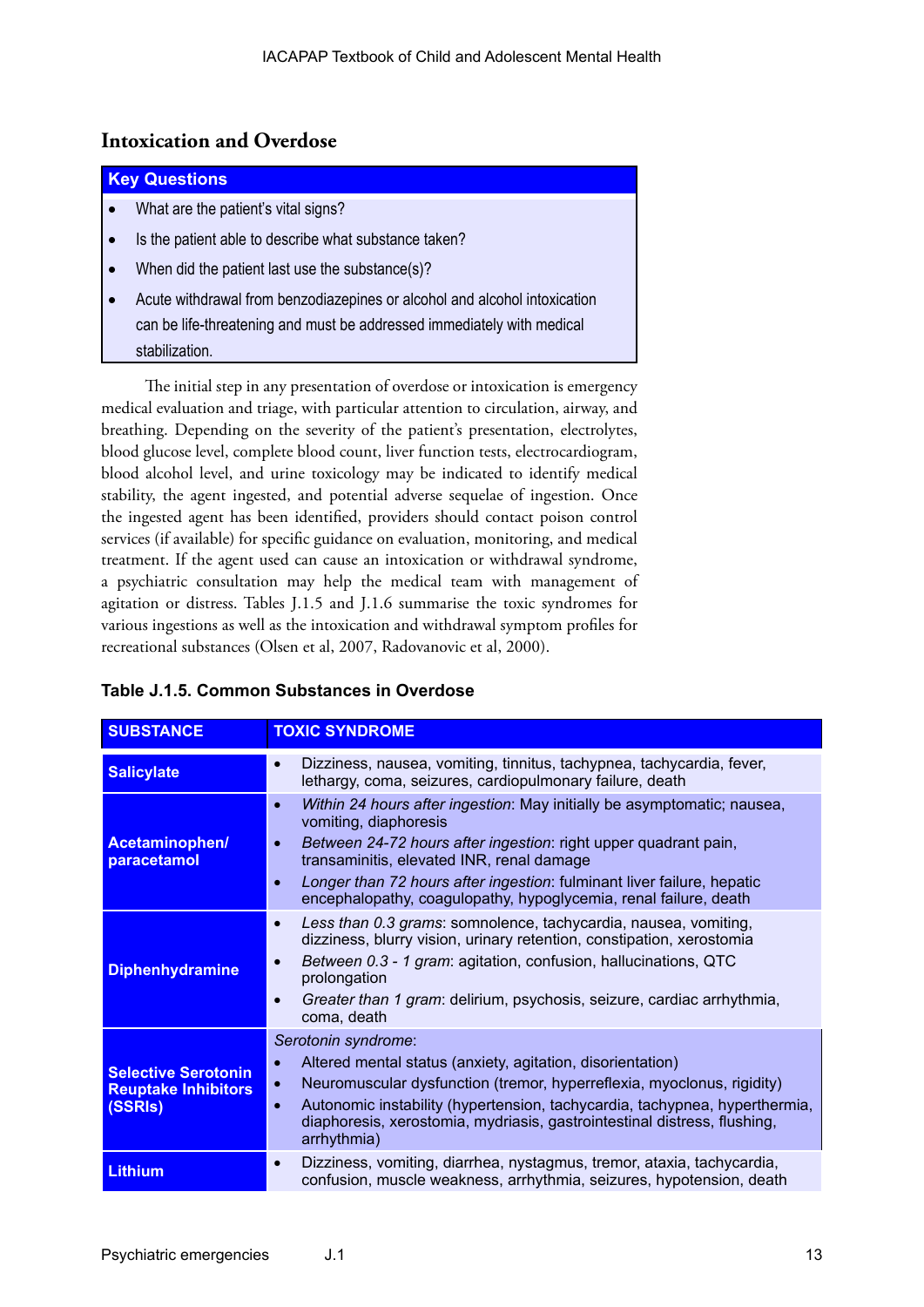### **Table J.1.6. Intoxication and Withdrawal Symptoms of Common Recreational Substances and Recommended Treatment**

| <b>SUBSTANCE</b>                                                                    | <b>INTOXICATION</b>                                                                                                                                                                                                                                                                                                                 | <b>WITHDRAWAL</b>                                                                                                                                                                                                                                                                                                                           | <b>TREATMENT</b>                                                                                                                                                                |
|-------------------------------------------------------------------------------------|-------------------------------------------------------------------------------------------------------------------------------------------------------------------------------------------------------------------------------------------------------------------------------------------------------------------------------------|---------------------------------------------------------------------------------------------------------------------------------------------------------------------------------------------------------------------------------------------------------------------------------------------------------------------------------------------|---------------------------------------------------------------------------------------------------------------------------------------------------------------------------------|
| <b>Alcohol</b><br><b>Sedatives</b><br><b>Hypnotics</b>                              | Sedation, dizziness, ataxia,<br>nystagmus, confusion, paradoxical<br>agitation, disinhibition, amnesia                                                                                                                                                                                                                              | 0-12 hours after last use:<br>Shakiness, headache, anxiety,<br>nausea, vomiting, tachycardia,<br>tachypnea, diaphoresis<br>12-24 hours after last use:<br>Confusion, hallucinations with<br>intact reality-testing, tremor,<br>agitation<br>24-48 hours after last use:<br>Seizures, death<br>4-12 days after last use:<br>Delirium tremens | Benzodiazepine taper<br>using the <b>Clinical Institute</b><br><b>Withdrawal Assessment for</b><br>Alcohol (CIWA-A)<br>Referral to substance use<br>treatment                   |
| <b>Opioids</b>                                                                      | Sedation, euphoria, miosis,<br>nausea, constipation, urinary<br>retention, respiratory depression,<br>hypotension, bradycardia,<br>cardiopulmonary collapse,<br>respiratory arrest, coma, death                                                                                                                                     | Flu-like symptoms, shaking,<br>diaphoresis, gooseflesh,<br>mydriasis, yawning, rhinorrhea,<br>nausea, vomiting, diarrhea,<br>anxiety, depression, akathisia,<br>cramps                                                                                                                                                                      | Supportive care using the<br><b>Clinical Opiate Withdrawal</b><br>Scale (COWS)<br>Buprenorphine induction,<br>Methadone, or clonidine<br>Referral to substance use<br>treatment |
| <b>Stimulants</b>                                                                   | Tachycardia, hypertension,<br>Intense dysphoria, anxiety,<br>tachypnea, hyperthermia,<br>fatigue, restlessness, increased<br>diaphoresis, mydriasis, anorexia,<br>appetite, cognitive slowing, vivid<br>euphoria, agitation, anxiety,<br>dreams, sexual dysfunction,<br>decreased reality testing,<br>suicidality<br>hallucinations |                                                                                                                                                                                                                                                                                                                                             | Supportive care<br>Cardiac monitoring<br>Benzodiazepines for acute<br>agitation<br>Referral to substance use<br>treatment                                                       |
| <b>Cannabis</b>                                                                     | Conjunctival injection, impaired<br>short-term memory, impaired<br>attention, impaired motivation,<br>ataxia, perceptual disturbance,<br>increased appetite, euphoria or<br>relaxation                                                                                                                                              | Decreased appetite, difficulty<br>sleeping, irritability, anxiety,<br>headaches, nausea, abdominal<br>pain                                                                                                                                                                                                                                  | Supportive care<br>Benzodiazepines for acute<br>agitation<br>Referral to substance use<br>treatment                                                                             |
| <b>Hallucinogens</b><br>(PCP,<br><b>MDMA, LSD,</b><br>psilocybin,<br>ketamine, GHB) | Altered level of consciousness,<br>dissociation, perceptual<br>disturbance, euphoria, agitation,<br>aggression, tachycardia,<br>hypertension, diaphoresis                                                                                                                                                                           | Variable                                                                                                                                                                                                                                                                                                                                    | Supportive care<br>Referral to substance use<br>treatment                                                                                                                       |



Intoxicated youth are increasingly presenting to emergency services (photo: Daniel Neves)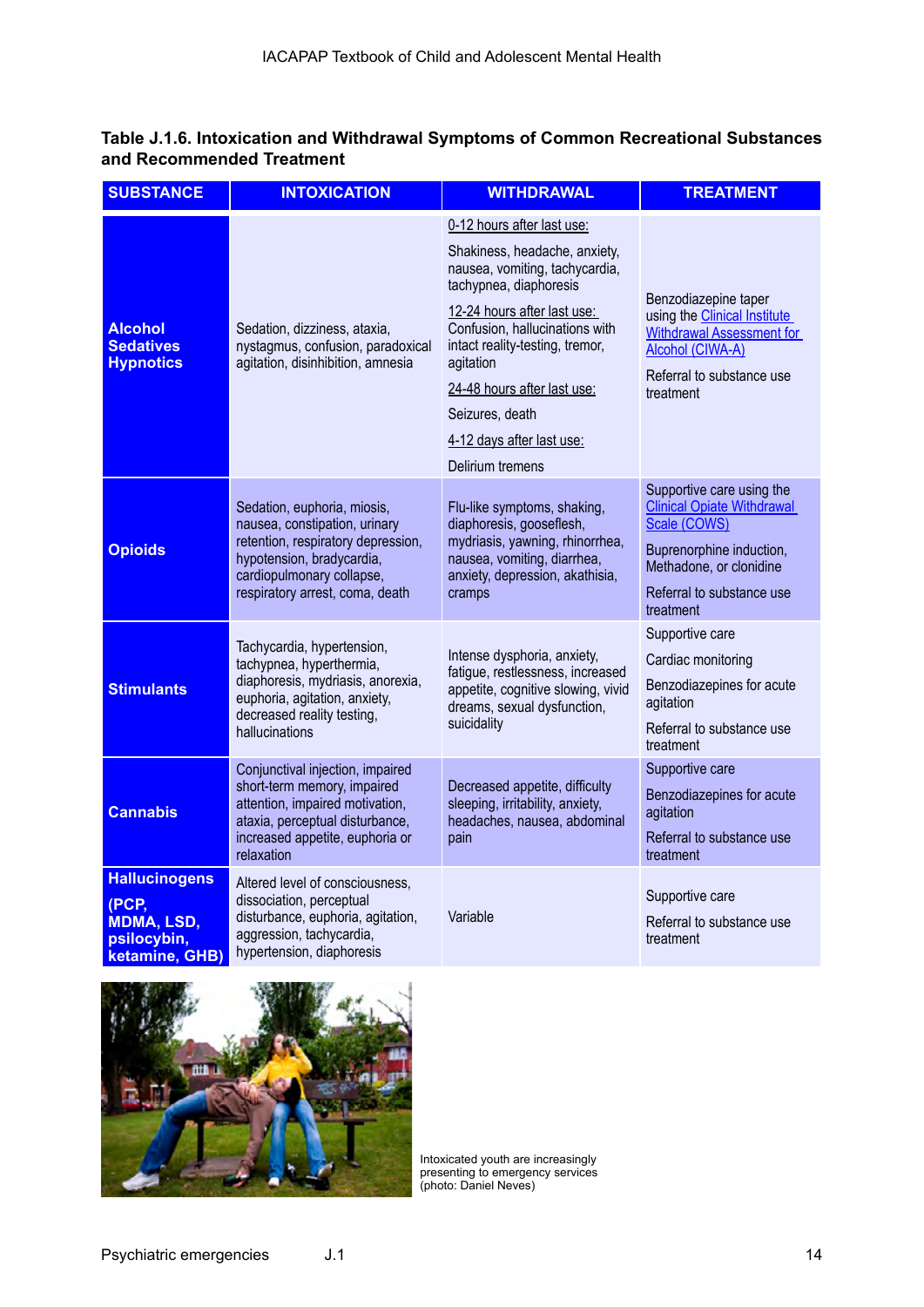### **Depressive Symptoms**

### **Key Questions**

- What are patient's symptoms?
- How long have these symptoms been present?
- Is the patient in mental health treatment and if so, where?
- What is the patient's current level of functioning? How far is this from baseline?
- Does the patient have suicidal ideation, intent, plan? If so, describe in detail.
- Has the patient done anything to try to end his/her life? If so, when and what.

In an emergency, psychiatric evaluation of a patient with known or suspected depressive symptoms, in addition to understanding the depressive symptomology, it is imperative to characterize suicidal ideation (intent, planning, previous attempts) and the patient's current and baseline level of functioning. These two key areas of the history will largely dictate the level of care needed. How to deal with suicidality is described above. Briefly, patients at high risk for suicide will likely require a safe environment, typically, inpatient admission. In patients whose depressive symptoms are so severe as to render them unable to function (eat, drink, attend to activities of daily living), inpatient admission may also be warranted.

There are many scales to measure depression severity (Zuckerbrot et al, 2007). Examples include the [Columbia Depression Scale](https://projectteachny.org/wp-content/uploads/2017/09/columbia_depression_scale_teen_parent.pdf) and the [Mood and](https://devepi.duhs.duke.edu/measures/the-mood-and-feelings-questionnaire-mfq/)  [Feelings Questionnaire \(MFQ\)](https://devepi.duhs.duke.edu/measures/the-mood-and-feelings-questionnaire-mfq/) (Angold et al, 1995). Both are free to use and the latter is available in multiple languages.

### **Fearful/Mute**

### **Key Questions**

- How long has the patient been presenting this way?
- Have there been any changes in the patient's life—home, school, friends?
- Does the patient feel safe at home? School? Outside of school? Is anyone in the patient's life threatening him/her?
- Is there a history of alleged or proven abuse or neglect? Has child protection services ever been involved?
- Has the patient ever had similar symptoms in the past?

The differential diagnosis for a patient who is fearful or mute is broad and includes anxiety, acute trauma or abuse, oppositional behavior, selective mutism, and medical illness. History should focus on changes in the patient's life at home or at school, past and current trauma, and history of similar presentations. Consultation with specialists in pediatrics, neurology, and social work/child welfare may be helpful.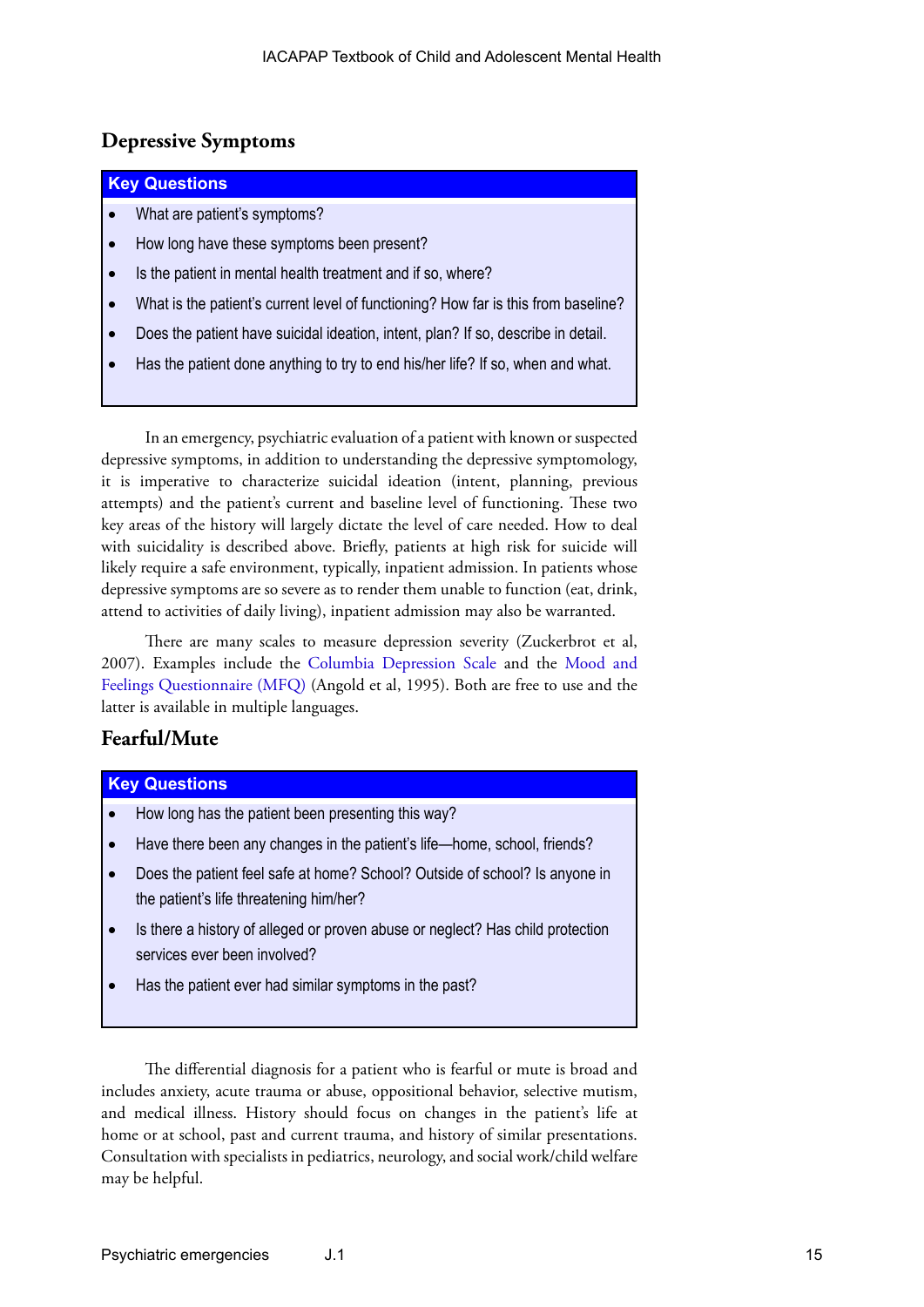### **Mistreatment**

#### **Key Questions**

- What are the allegations of abuse or neglect?
- Is there evidence suggesting mistreatment even if there are no explicit reports?
- Who is the alleged perpetrator?
- With whom does the patient reside? Names and ages of all people, including children, in the domicile.
- A full head-to-toe medical exam, documenting any marks and bruises, must be completed.
- Follow the requirements relating to child protection in your state or country.

Encountering evidence of child abuse and neglect is one of the most emotionally-charged experiences in child emergency psychiatry. Abuse and neglect can be both the response to and the cause of psychiatric symptoms in children. Assessing for signs of abuse or neglect needs to be handled with care and empathy and providers should adjust their approach so that screening questions are developmentally appropriate for the patient. Whenever possible, providers should interview children and adolescents without their caregiver present when assessing for abuse as youth may not feel safe talking about abuse in front of their caregiver, particularly if their caregiver is the abuser.

Younger children may respond better to indirect questions like "What do your parents do when you get in trouble?" or "Do other people ever touch your private parts?" Older children and teenagers may respond to more direct questions such as "Have you ever felt mistreated?" or "Has anyone ever touched you in a way that made you feel uncomfortable?" Answers to these questions should guide more direct questioning about physical, emotional, or sexual abuse or neglect. Even with direct questioning, many children will not feel comfortable disclosing abuse and neglect. Open-ended exploration of what their lives are like at home may reveal red flags. Additionally, if patients disclose abuse, it is important to only get the information that you need for treatment and disposition for the patient. Delving too deeply into the details of the abuse could cause the patient further distress and could contaminate the evidence and potentially undermine legal proceedings later on (see also chapters [B.1](https://iacapap.org/content/uploads/B.1-CHILD-MALTREATMENT-0720121.pdf) and [J.14\)](https://iacapap.org/content/uploads/J.14-CHILD-PROTECTION-2020.pdf).





Trends in psychiatric emergency department visits among youth and young adults in the US (3:26)

Photo: *La Voz de Galicia*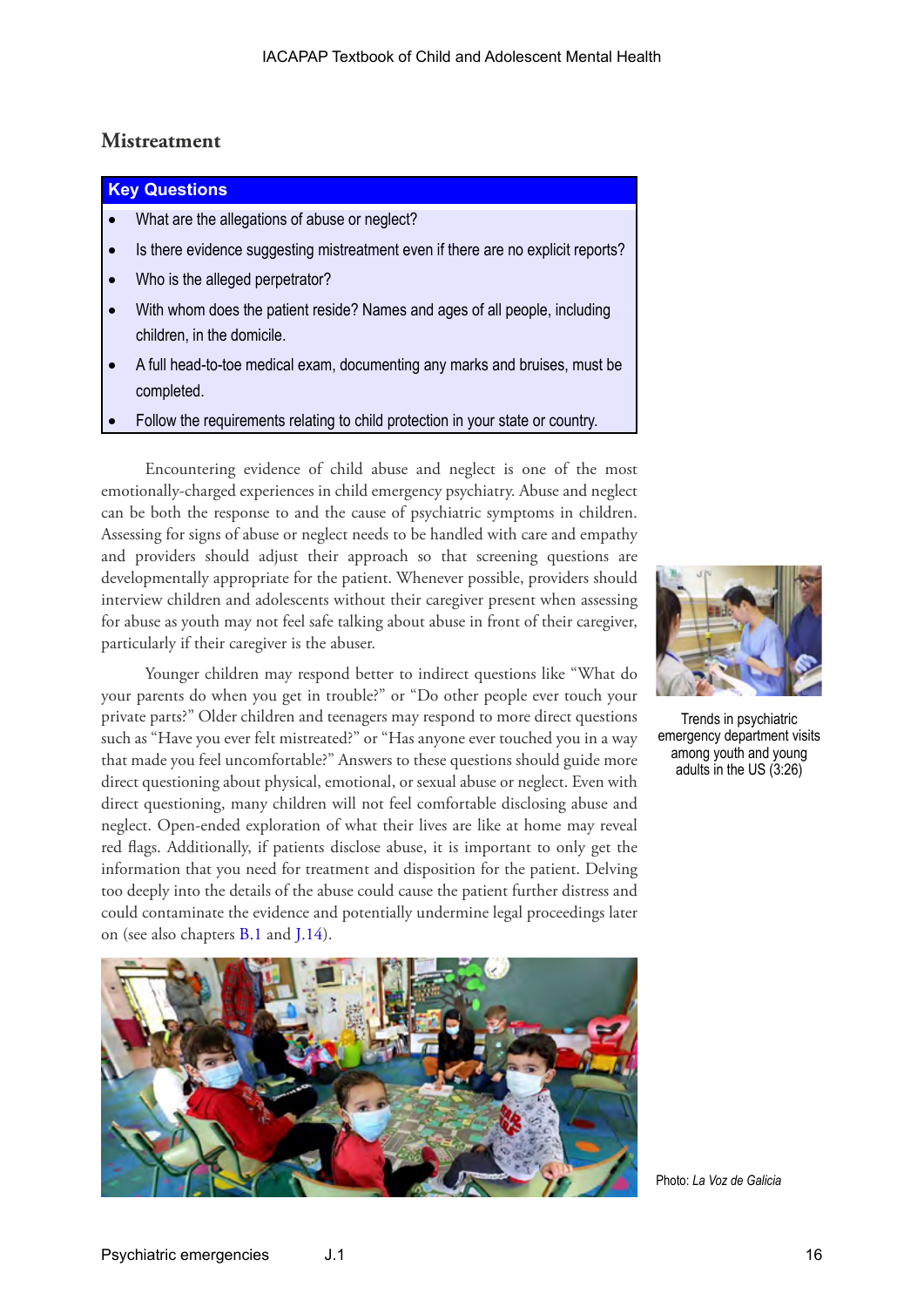### **Parent/Child/School Conflict**

#### **Key Questions**

- What are the presenting behaviors and degree of harm to others/property?
- What are the circumstances surrounding these behaviors?
- Are these new behaviors or chronic?
- Is the patient in psychiatric treatment?
- What is the patient's current educational status (e.g., special education)?

Parent/child conflict or conflict at school are common emergency presentations. It is incumbent upon the clinician to obtain a history of the behavior, circumstances surrounding it (antecedents and consequences), and whether the behaviors are new or chronic in nature. Parents and caregivers are often understandably frustrated or overwhelmed when seeking help. Clinicians should focus on whether there is an underlying psychiatric disorder amenable to treatment or if it is a social crisis.

Children and adolescents also may present to the ED after conflict at school, either with peers, teachers, or administrative staff. In these cases, apart from conducting an assessment, understanding the function of the behavior and its context is the key for management. Further, the patient's educational status (e.g., regular vs. special education) is also crucial in understanding the resources available to support the student. For every patient, clinicians should obtain collateral information from at least one school official to ensure a complete history. Because of the dearth of child and adolescent mental health clinicians, this emergency assessment may be the first or only one the child will undergo and recommendations can carry significant weight.

### **Homelessness**

#### **Key Questions**

- Where has the patient been staying? Does the patient feel safe?
- What are the risk factors for suicide and homicide?
- What is the patient's current physical health status?
- Is there an underlying psychiatric diagnosis or substance use?
- Would the patient be open to referral for housing, financial aid, vocational support?

A study looking at the prevalence of psychiatric conditions among homeless adolescents found that 80% had a psychiatric disorder (Aichorn et al, 2008). The most common was substance use disorder (65%). Other common diagnoses included mood, eating and anxiety disorders. Over half had a history of self-harm and 25% reported at least one suicide attempt. This study also found that the longer a youth was homeless, the more likely it was for the youth to have a psychiatric disorder. Homeless youth engage in riskier behaviors than youth in the general population (Milburn et al, 2006). These high-risk behaviors include shoplifting,

After an extended trip to Lebanon, a 15 year old Canadian female of Lebanese background had trouble readjusting. Parents noticed a significant change in her behavior, and conflict ensued. The youth began to engage in high risk behaviors – staying out all night, not attending school, became defiant and disrespectful and, against parents' wishes, began visiting another community with a large number of peers of Lebanese origin. This resulted in multiple visits to the ED with her<br>overwhelmed parents overwhelmed insisting she was "mentally ill." On one occasion the youth had assaulted her mother, so much so that charges were laid and she was asked to leave home. Aggressive outbursts led to more visits to the ED involving grueling meetings with the family and attempts to improve the situation.

While waiting for an outpatient appointment, the family doctor prescribed risperidone for her impulsive aggression. Subsequently, following a fight with her mother, she got onto a bus and ingested about 10 tablets of risperidone. She then developed palpitations, became scared and called her mother who took her back to the ED, where she underwent monitoring and overnight observation. She told the crisis worker the next morning that she had not intended to kill herself. Hospitalization was offered but refused. However, she became more cooperative and agreed to initiate safety planning, which included temporary placement with an extended family member (Carandang et al, 2012).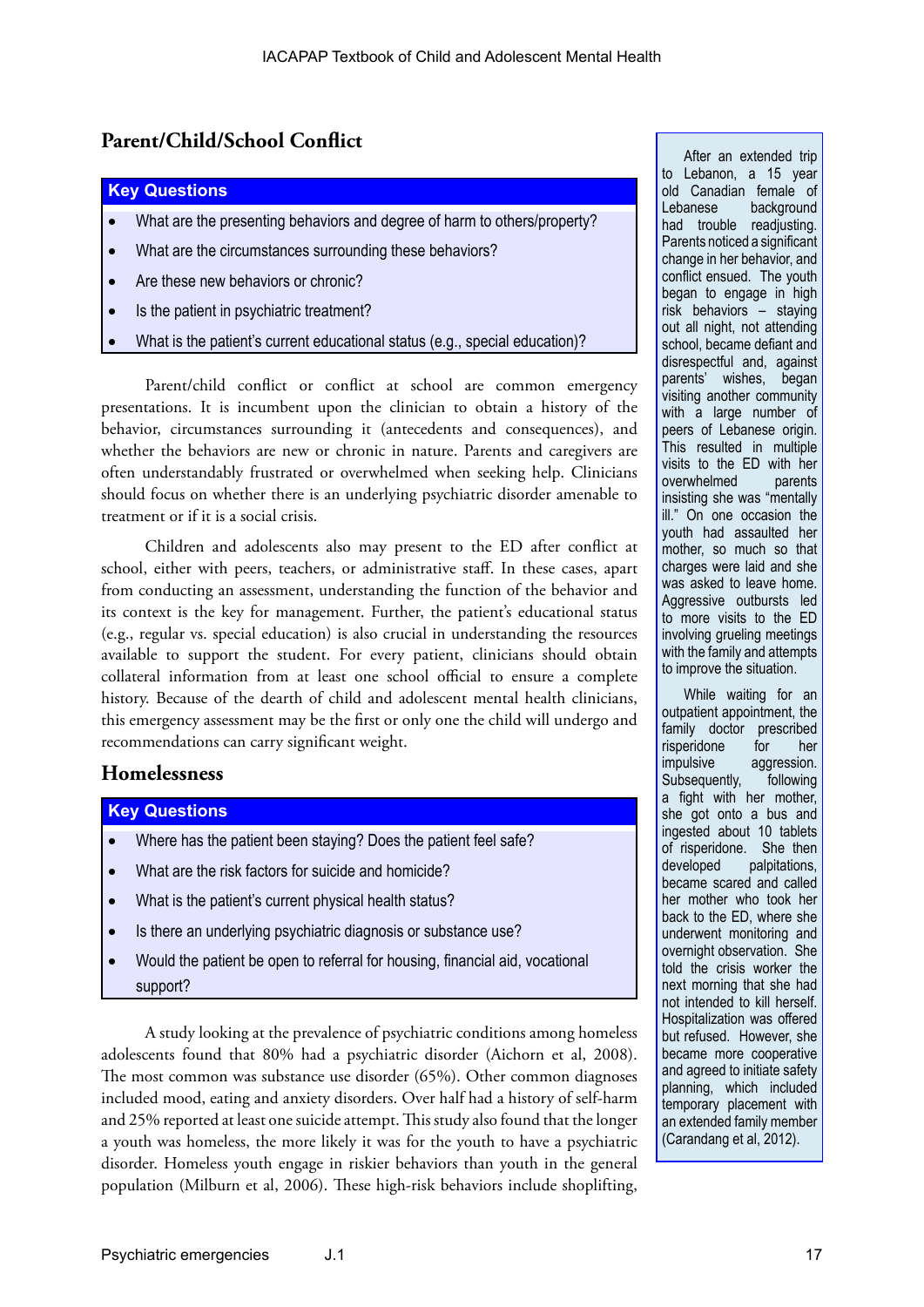prostitution, substance use, multiple sexual partners, and gang involvement (Carandang et al, 2012).

The evaluation must include a risk assessment for suicide and homicide as well as an evaluation of physical health status. It is also necessary to explore the patient's living situation and to provide information about housing, financial aid, educational, and vocational supports. Referral for social services support and outpatient mental health follow-up may also be indicated; compliance with follow up is usually low (Carandang et al, 2012).

### **Developmental Disability and Autism Spectrum Disorder (ASD)**

### **Key Questions**

- What are the behaviors noted in this current crisis?
- Are these behaviors a change from the typical ASD symptoms?
- How have these behaviors changed? Are they new or an escalation of existing behaviors
- What are the typical antecedents to these behaviors?
- What are the typical consequences or responses to these behaviors?

Youth ages 0-17 with autism spectrum disorder (ASD) are 30 times more likely to present to the ED than youth without ASD (Lytle et al, 2018). One US study showed that youth with ASD who presented to the ED were older, more likely to have public insurance, and more likely to have non-urgent ED visits. Of these visits, 13% were for behavioral or psychiatric problems; this is in contrast to youth without ASD where less than 2% of visits were for psychiatric complaints. Youth with ASD were more likely to have repeat visits and be admitted to a psychiatric or medical unit compared to those without ASD (Lytle et al, 2018)

#### *Management of Agitation in Patients with ASD in the ED*

Acute agitation is one of the most frequent complaints for patients with ASD or developmental disability presenting to the pediatric ED with a behavioral health complaint (McGonigle et al, 2014). Given this presentation, it is imperative to understand possible etiologies and swiftly manage agitation.

First and foremost, the clinician should conduct a rapid assessment of the presenting behaviors. This can be conceptualized as a brief, focused, functional behavioral analysis. Questions for parents/legal guardians should target the presenting behavior and include the key questions above.

Clinicians should conceptualize agitation in ASD in a similar way to delirium. In other words, *agitation in patients with ASD has a medical etiology until proven otherwise*. The differential diagnosis for agitation in patients with ASD is broad and includes constipation related to poor nutrition or medications; seizures (25-35% risk of seizures in patients with ASD); head, eyes, ears, nose, throat problems including ear infections, dental infections, pain from poor dental hygiene or care; sleep disturbances including obstructive sleep apnea; undetected injuries; and urinary tract infections (McGonigle et al, 2014). After medical etiologies for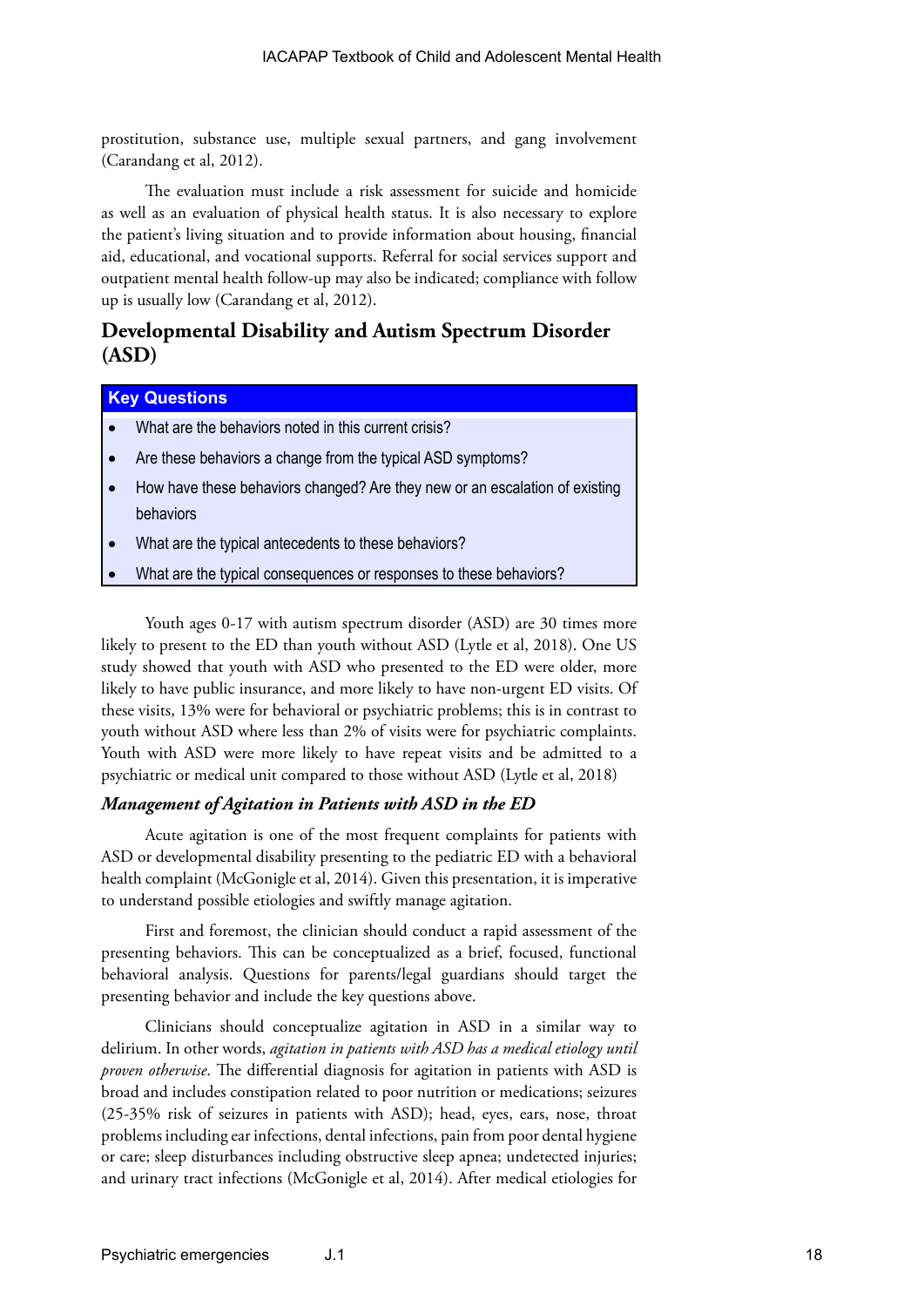agitation have been ruled out, psychiatric issues should be considered. This patient population has high rates of mood disorders in addition to the higher frequency of sensory and communication issues.

A medical cause is more likely if the patient has abnormal vital signs, memory loss, acute delirium, headache with focal neurologic deficits or seizures, increased muscle tone or weakness, temperature intolerance, or overt signs of trauma. It is imperative that clinicians consider catatonia in this population. One should inquire about loss of ability to perform activities of daily living, slowing of speech, or change in social interactions (McGonigle et al, 2014).

If psychotropic medication is indicated, this should be started at a low dose and increased slowly. Both risperidone (starting daily dose 0.5mg-1mg) and aripiprazole are FDA approved for irritability in ASD. The recommended starting dose for olanzapine—less well studied—is 2.5mg-5.0mg. There is limited data to support midazolam and lorazepam in this patient population in the ED (McGonigle 2014)

### *The ED Experience of Families of Children with Developmental Disability*

Parents' surveys suggest that communication issues, insufficient staff knowledge about developmental disability, and inadequate involvement of parents impact negatively on their experience with the ED, while staff knowledge about developmental disability, child- and family-centered care, and clarity of communication impact positively (Nicholas et al, 2016). In this line, there has been recent work to create evidence-based sensory-friendly pediatric emergency departments. For example, the waiting room is often described as overwhelming, loud, and bright. Providing families with noise-cancelling headphones, fidget and sensory tools, a storyboard about the ED visits, and staff education—including learning specific techniques for distraction, communication, procedures, and deescalation—can help (Wood et al, 2019).

### **Deaf/Blind**

#### **Key Issues**

- Hospitals ought to provide effective means of communication for patients who are deaf or blind. This is mandated in the US (Americans with Disabilities Act 1990). Similar laws or expectations exist in other countries.
- What is the patient's preferred method of communication?

People who are deaf, hard-of-hearing, or blind rely on myriad ways to communicate. The Americans with Disabilities Act of 1990 mandates all hospital programs and services to provide effective means of communication for patients, families, and visitors for those who are deaf, hard-of-hearing or blind, and this should be the expectation everywhere. Examples of such means of communication include Sign Language interpreters; oral interpreters (specially trained to articulate speech silently and clearly, sometimes rephrasing words or sentences to give higher visibility on lips); and computer assisted real-time transcription (CART), among others.

The patient is a 16-yearold, grade 9 girl who lives with her mother. Over the past two months, she had exhibited depressive symptoms characterized by tearfulness and disrupted sleep. The patient and her mother had been evicted from their apartment four months earlier and had to spend several weeks at a homeless shelter. They have since found an apartment to rent, but the patient is now worried that her mother will kick her out of the house because she recently turned 16, and her mother had been making comments that the patient should find a job because she has to take care of herself eventually. At times they did not have money to buy food. The patient and her mother fought constantly; she dropped out of school because her home life was too stressful to focus on schoolwork.

The mother brought the patient to the ED because she was concerned about her daughter being depressed and dropping out of school, spending most of her day isolated in her room. The patient denied suicidal ideations. The patient was diagnosed with adjustment disorder with depressed mood and referred for outpatient mental health follow-up (Carandang et al, 2012).

Click here to view the US documents on [communicating with people](https://www.ada.gov/hospcombrprt.pdf)  who are deaf or hard of hearing in hospital settings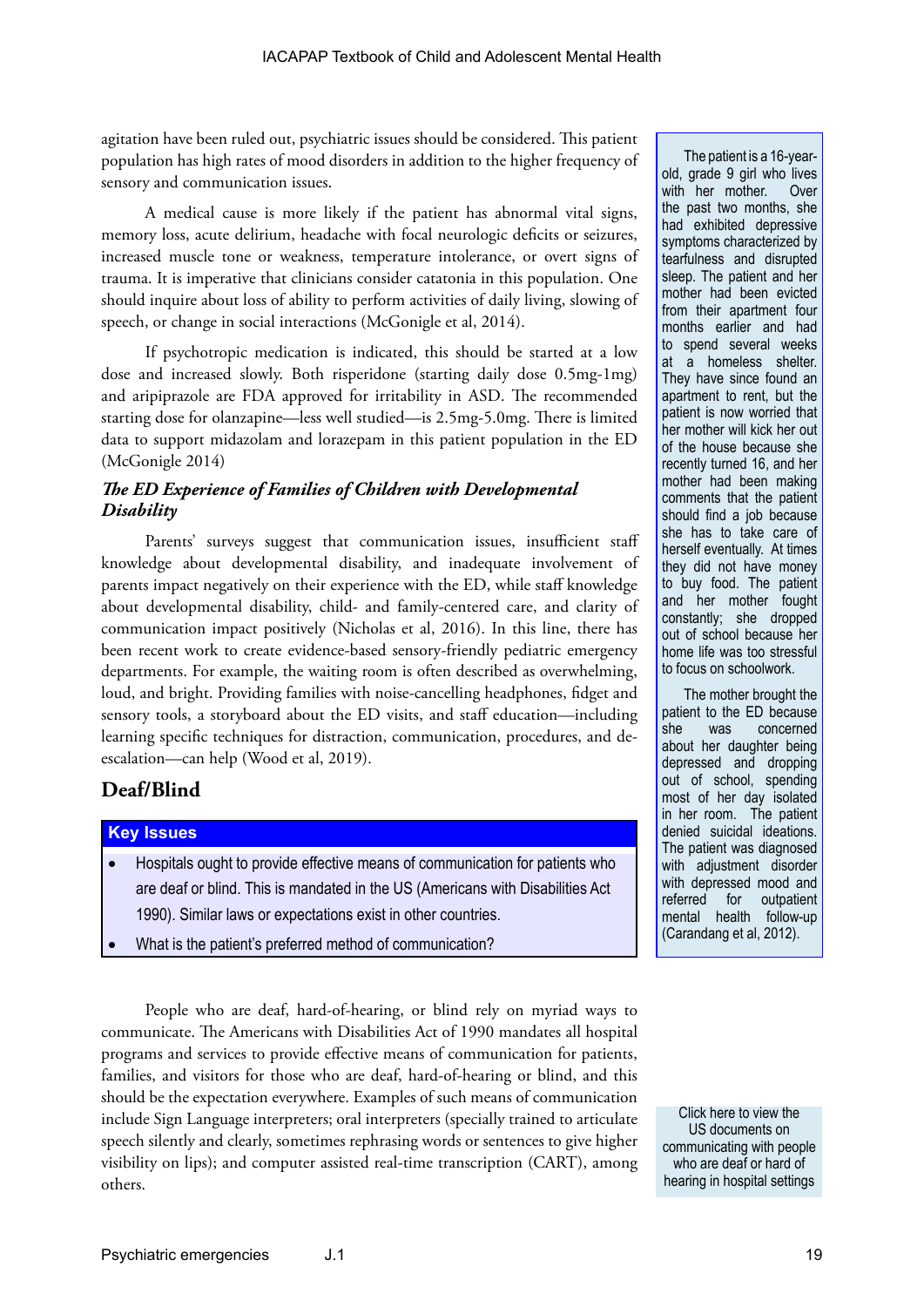### **Out-of-Home Placement**

#### **Key Questions**

- Where and with whom does the patient reside?
- Who has legal guardianship?
- Are there restrictions for the patient to communicate or see biological parents?
- Are there active court cases?

Patients presenting with psychiatric emergencies who do not live at home present important legal considerations. Because laws and practices vary between countries, clinicians need to be aware of the legal framework in their legislature. It is paramount for the clinician to understand who has legal guardianship and medical decision-making rights (see below). If the patient is in foster care, contact with the foster care agency is crucial to understand these questions, as often the biological parent retains legal rights and must consent to treatment.



### **Patients in Corrective Institutions**

### **Key Questions**

- Which corrective institution?
- What is the patient's past psychiatric history?
- Does the patient have past suicide attempts? Inpatient psychiatric admissions?
- Does the patient have substance use?
- Is there a history of trauma?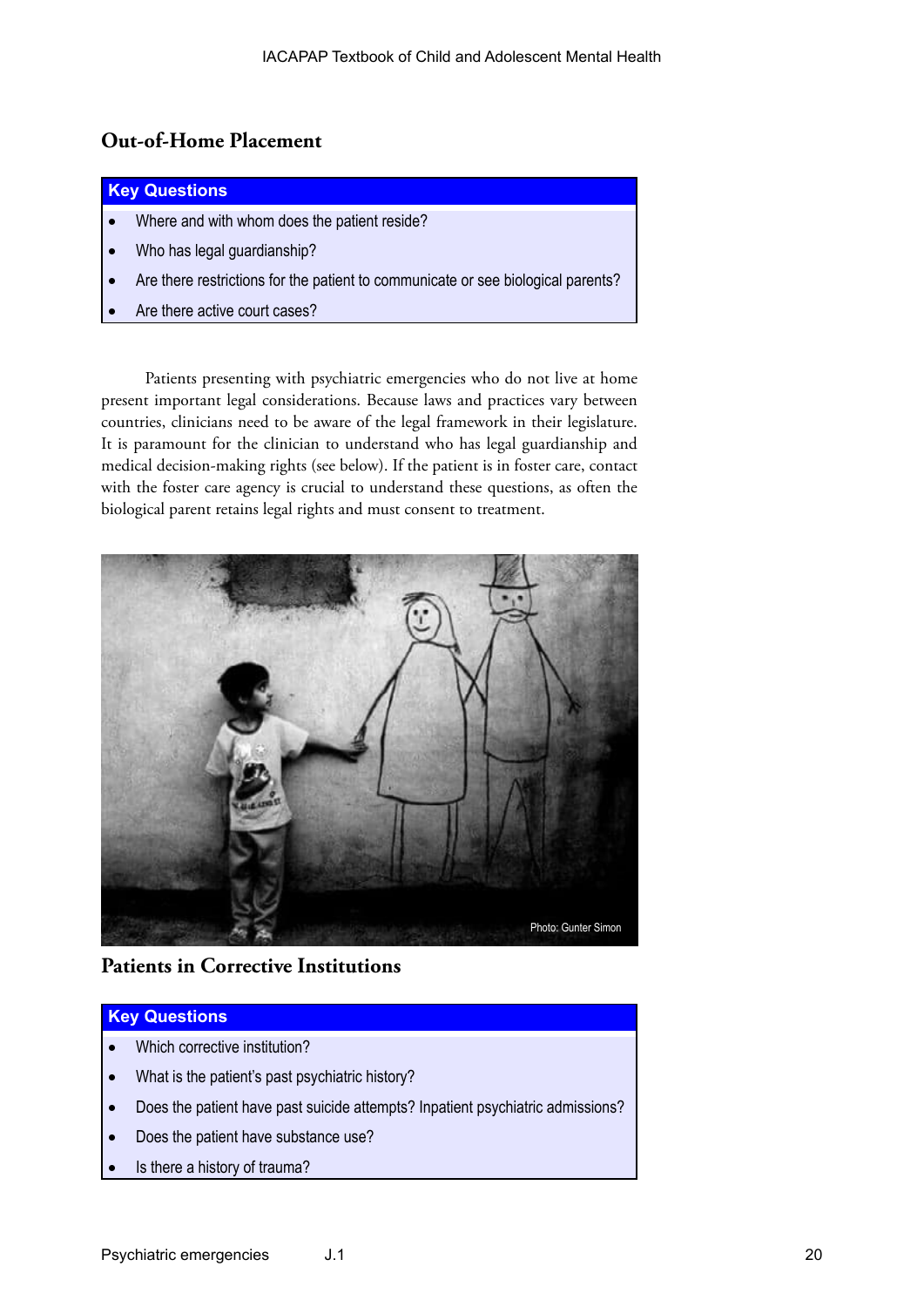Studies of adolescents in juvenile justice settings show that one-half to three-quarters meet criteria for one or more psychiatric disorders. One-third to one-half meet criteria for substance use disorder, and more than one-third for a disruptive behavior disorder. It has also been shown that 80 to 90% of youths in juvenile justice experienced traumatic events (Wasserman et al, 2010). Therefore, patients presenting with psychiatric emergencies in corrective institutions require thorough psychiatric evaluation.

### **LGBTQIA**

#### **Key Issues**

- Clarify preferred name and pronouns.
- Refrain from gendered language when possible.
- Assess the patient's level of support at home and in the community.
- Respect confidentiality when discussing findings with family and treatment providers.

Working with youth who are exploring gender and sexual identity grouped under acronym LGBTQIA—complicates issues of confidentiality. Although many cultures around the world are growing more accepting of gender and sexual minority groups, there is still significant stigmatization. The stress of this stigmatization can play out both at a cultural level (risk of violence or oppression in the community) as well as a familial level (risk of violence or conflict within the family unit). Youth who identify as LGBTQIA are at a higher risk for psychiatric disorders (Coulter et al, 2019). Clinicians should provide culturally competent care to LGBTQIA youth who present with psychiatric emergencies. This includes clarifying their preferred name and pronouns, refraining from gendered language wherever possible (e.g., rather than "Do you like boys or girls?", ask "Do you have a special someone?" or "Have you started having romantic interests yet?"), and assessing the level of support they have in their home and community. If the patient indicates that they are not open about their identity at home, providers should respect their confidentiality when discussing the findings of evaluation and recommendations for treatment with caretakers. Additionally, given that caregivers can request copy of medical records, providers should ask the youth if they would like the information they share to be included in their medical record. In situations where the details of a youth's gender or sexual identity are pertinent to evaluation or treatment, providers should take reasonable steps to ensure the youth's safety at home and to support the youth in disclosing their identity to the family in order to facilitate treatment.

### **SYSTEMS OF CARE**

### **Ethics**

The laws that inform clinical practice vary considerably from country to country or state to state. Parsing out the details of each particular government's guidelines would need a full academic volume on its own. This section summarizes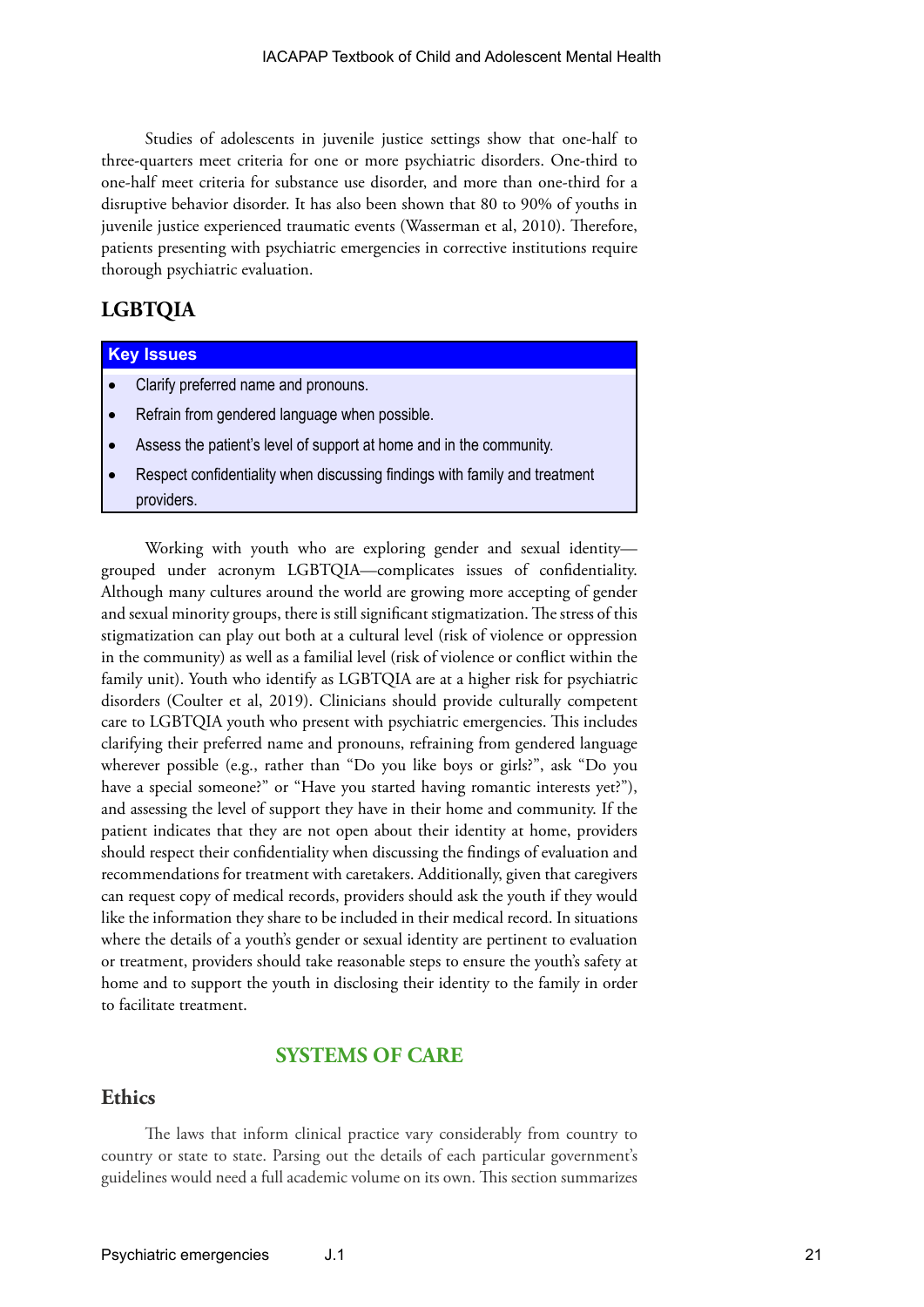widely accepted practices in child emergency psychiatry as well as pertinent exceptions that providers should keep in mind (see also [chapter A.1 of the eTextbook\)](https://iacapap.org/content/uploads/A.1-ETHICS-072012.pdf). Despite differences across cultures, four ethical principles inform guidelines for medical providers. *Beneficence* is the notion that clinicians should act in a patient's best interest. *Non-maleficence* holds that providers should refrain from harming patients. *Justice* requires impartiality from physicians no matter the background or identity of their patients. *Autonomy* is the tenet that providers must respect the decision-making capabilities of the people whom they treat (Ostermeyer et al, 2017). Although the first three of these ethical principles are broadly applicable across the lifespan, the concept of autonomy has unique implications when working with children. In general, physicians require informed consent from patients to provide evaluation and treatment, and the validity of the consent depends on the decision-making capacity of the patient. Adults, in general, are assumed to have decision-making capacity while youth (i.e., younger than 16 or 18 years of age) do not. When youth require medical treatment, their adult caregivers provide consent (with some exceptions detailed later). Informed consent requires that patients and caregivers are made aware of the indications for, risks, and benefits of, and alternatives to the evaluation and treatment offered by the medical providers (Ostermeyer et al, 2017). Those with capacity to give consent should be able to:

- Understand the information given to them about the treatment
- Remember the information relevant to the decision
- Use or weigh the information relevant to the decision
- Communicate their decision.

The weight given when assessing decision-making capacity should also be applied along a sliding scale, such that higher risk decisions (e.g., neurosurgery, chemotherapy) would require a higher standard for assessing capacity than lower risk decisions (e.g., drawing blood, intravenous fluids) (Appelbaum, 2007; Ostermeyer et al, 2017). These issues can coalesce in variable and complicated ways when dealing with child psychiatric emergencies.

### **Consent Issues**

When children present with psychiatric emergencies, the main clinical questions usually center around disposition. Can the child be discharged home with outpatient follow-up? Do they require extended observation? Is inpatient psychiatric admission necessary? Given that children in general lack decisionmaking capacity, caregivers must give informed consent for anything ranging from release of information to third parties to inpatient admission. Additionally, clinicians must make a reasonable effort to obtain consent from caregivers, even if certain aspects of the evaluation and treatment were necessarily initiated prior to consent being obtained (Fortunati & Zonana, 2013). There are however exceptions. Some jurisdictions may allow greater leniency in providing emergency care without informed consent. For example, when contacting child protection services if children present with a history or signs suggestive of abuse or neglect. *Emancipated minors* may be another exception. In some areas of the world, youth who are married, have children of their own, are members of the military, or live on their own are considered emancipated, meaning that they are legally capable of making decisions for themselves (Fortunati & Zonana, 2013). Providers should learn about local laws and practices around minor's consent.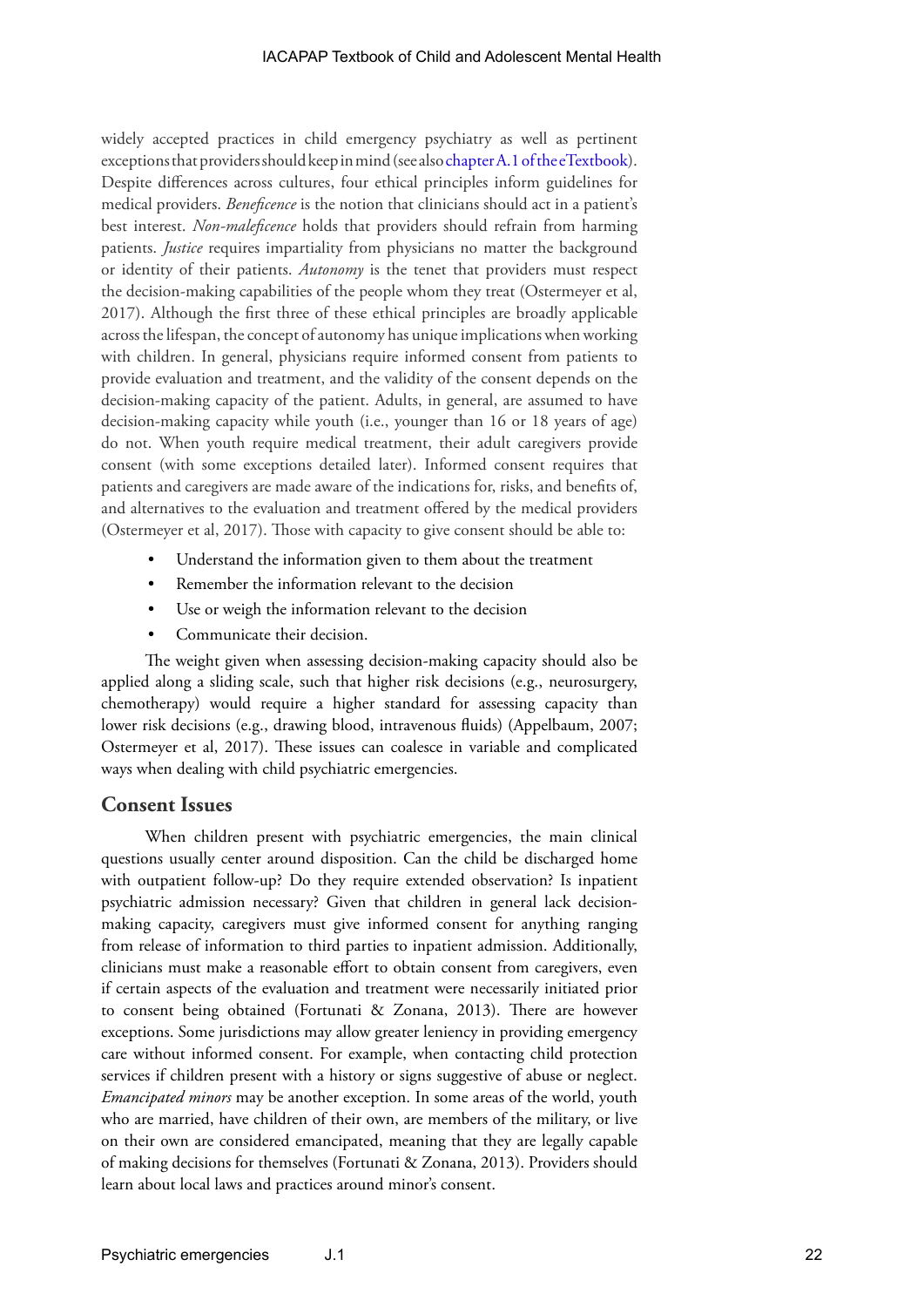In most countries, in a situation in which a youth needs to be psychiatrically hospitalized, this can be accomplished voluntarily (with caregiver consent) or involuntarily (without caregiver consent). Involuntary psychiatric hospitalization is an option but it should be used sparingly. If a provider believes that psychiatric hospitalization is indicated and parents refuse, there may be grounds for reporting to child protection services for medical neglect. This can cause ruptures in trust within the family as well as between the family and the treatment team. Depending on the country, involuntary hospitalization may require further procedures and review to certify its need. Additionally, in some jurisdictions, although providers can involuntarily hospitalize children, often cannot administer medication without a court order if caregivers object. Thus, hospitalizing children involuntarily should only be pursued if the risk to the safety of the child is high.

#### **Reporting Abuse**

The US Child Abuse Prevention and Treatment Act of 1974 establishes mandatory reporting for "any act or failure to act on the part of a parent or caretaker, which results in death, serious physical or emotional harm, sexual abuse or exploitation, or an act or failure to act which presents an imminent risk of serious harm." Most countries have some kind of reporting laws. Many nominate certain people as "mandated reporters," typically including physicians and mental health providers. In the course of an evaluation, when a clinician uncovers evidence of abuse or neglect, they are required to report this evidence to the local child protection services to determine if an investigation or intervention is required. Providers may inform the family if a child protection report has been made, although this is not obligatory. This conversation can be tense and difficult to navigate. It may be helpful to highlight that your role is to report any evidence of abuse or neglect and is mandated by law. Additionally, caregivers may benefit from knowing what happens after a report is made. If there is doubt about whether information disclosed requires reporting, it would be wise to discuss the situation beforehand with a senior colleague.

### **Duty to Warn**

*Tarasoff v. Regents of the University of California* (1968) is a landmark case which established a new standard in mental health care in the US whereby providers, when presented with evidence suggestive that their patient poses an imminent risk of harm to another person, have a *duty to protect* (by ensuring that the patient is detained or treated) and a *duty to warn* (by informing the intended target of the patient's intent). Although the legal ramifications of this case vary widely even within the boundaries of the US, the basic tenets of the case should still inform clinical practice, particularly in psychiatric emergencies. This principle, though not universal, is now widely accepted; providers should verify the standards of duty to protect and duty to warn in the jurisdiction in which they practice. If a patient makes a threat to the well-being of another, reasonable steps should be taken to address the patient's risk of harm to others, which may need to include hospitalization (if related to psychiatric symptoms) or communicating the patient's threat to the police. If the patient cannot be detained or treated, providers should inform the intended targets of the patient's threat. In situations in which the duty to warn is unclear, providers should obtain advice from a senior colleague or a legal consultation (Fortunati & Zonana, 2013).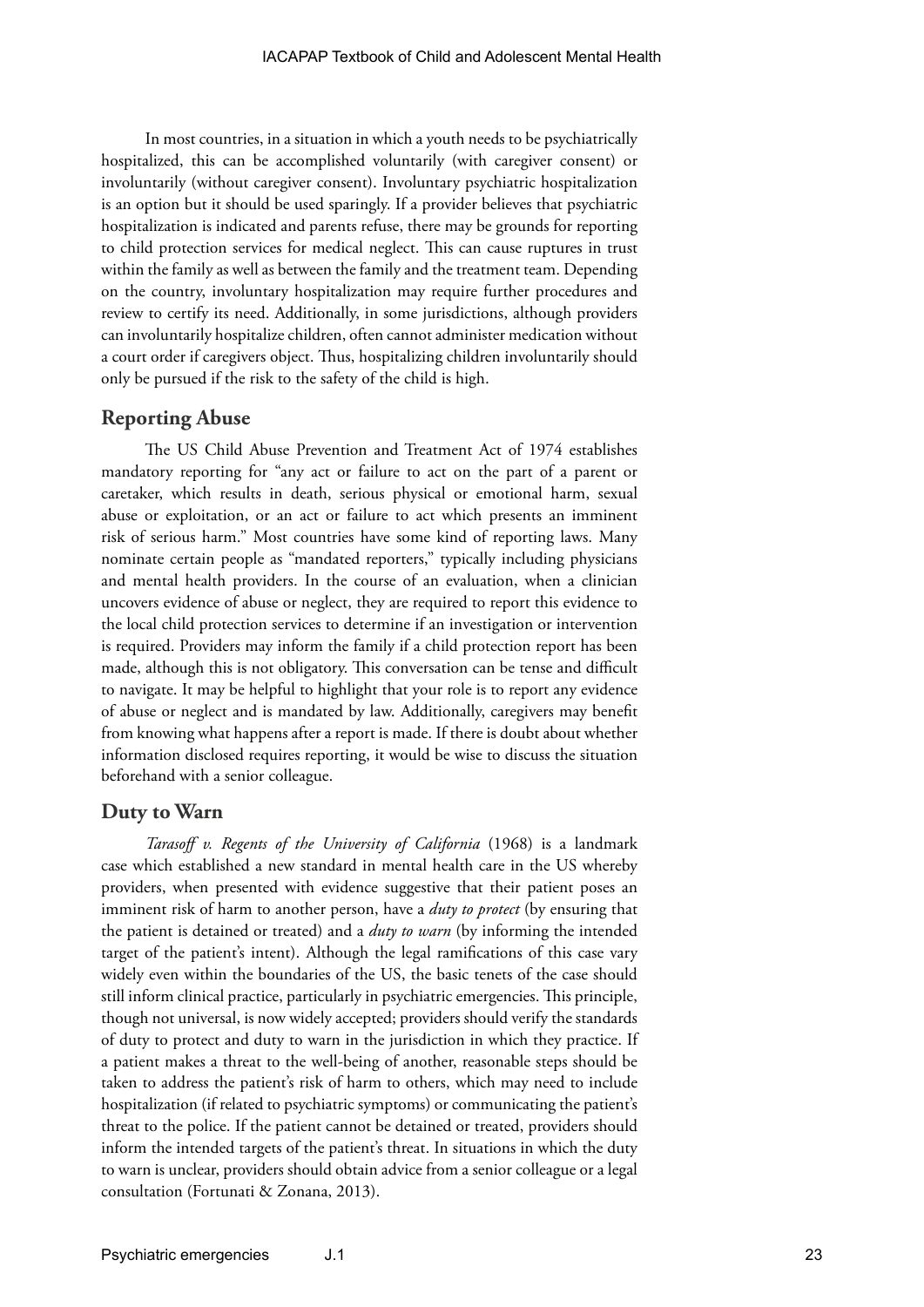### **Confidentiality**

Information shared by the patient over the course of evaluation and treatment is not to be shared with people outside of the treatment team. Maintaining confidentiality with patients is a crucial component of fostering trust and encouraging adherence to treatment. Most jurisdictions codify the protection of confidential information for adults, but children are not explicitly mentioned in many of these laws. In spite of this, children should be afforded some measure of confidentiality commensurate with their developmental level and the circumstances of their presentation. The limits of confidentiality should be discussed with the youth and their caregivers from the start of the encounter (Fortunati & Zonana, 2013). In general, topics like safety concerns or symptoms that are discussed as part of treatment should not be kept from caregivers, as without this information they cannot provide informed consent. Third parties outside the family unit may also need to be contacted to obtain collateral details. Information should not be shared with these groups without explicit consent from caregivers unless there is an imminent risk to the safety of the patient or others that warrants disclosure under emergency conditions.



Click on the image to access an excellent and comprehensive guide for mental health problems in the ED (both adult and child)

### **REFERENCES**

- Aichorn W, Santeler S, Stelzig-Scholer R et al (2008) Prevalence of psychiatric disorders among homeless adolescents. *Neuropsychiatrie*, 22:180-188.
- Alegria M, Jackson JS, Kessler RC et al (2016) *Collaborative Psychiatric Epidemiology Surveys (CPES), 2001-2003*. Ann Arbor, MI: Inter-university Consortium for Political and Social Research, 2016-03-23. [https://doi.](https://doi.org/10.3886/ICPSR20240.v8) [org/10.3886/ICPSR20240.v8](https://doi.org/10.3886/ICPSR20240.v8)
- Angold A, Costello EJ, Messer SC et al (1995) The development of a short questionnaire for use in epidemiological studies of depression in children and adolescents. International *Journal of Methods in Psychiatric Research* 5:237–249.
- American Psychiatric Association (2013). *Diagnostic and Statistical Manual of Mental Disorders, Fifth Edition.* Arlington, VA: American Psychiatric Association.
- Appelbaum PS (2007). Assessment of patients' competence to consent to treatment. *New England Journal of Medicine 357*(18), 1834-1840.
- Carandang C, Gray C, Marval-Ospino H et al (2012) Child and adolescent psychiatric emergencies. In Rey JM (ed), *IACAPAP e-Textbook of Child and Adolescent Mental Health.* Geneva: IACAPAP